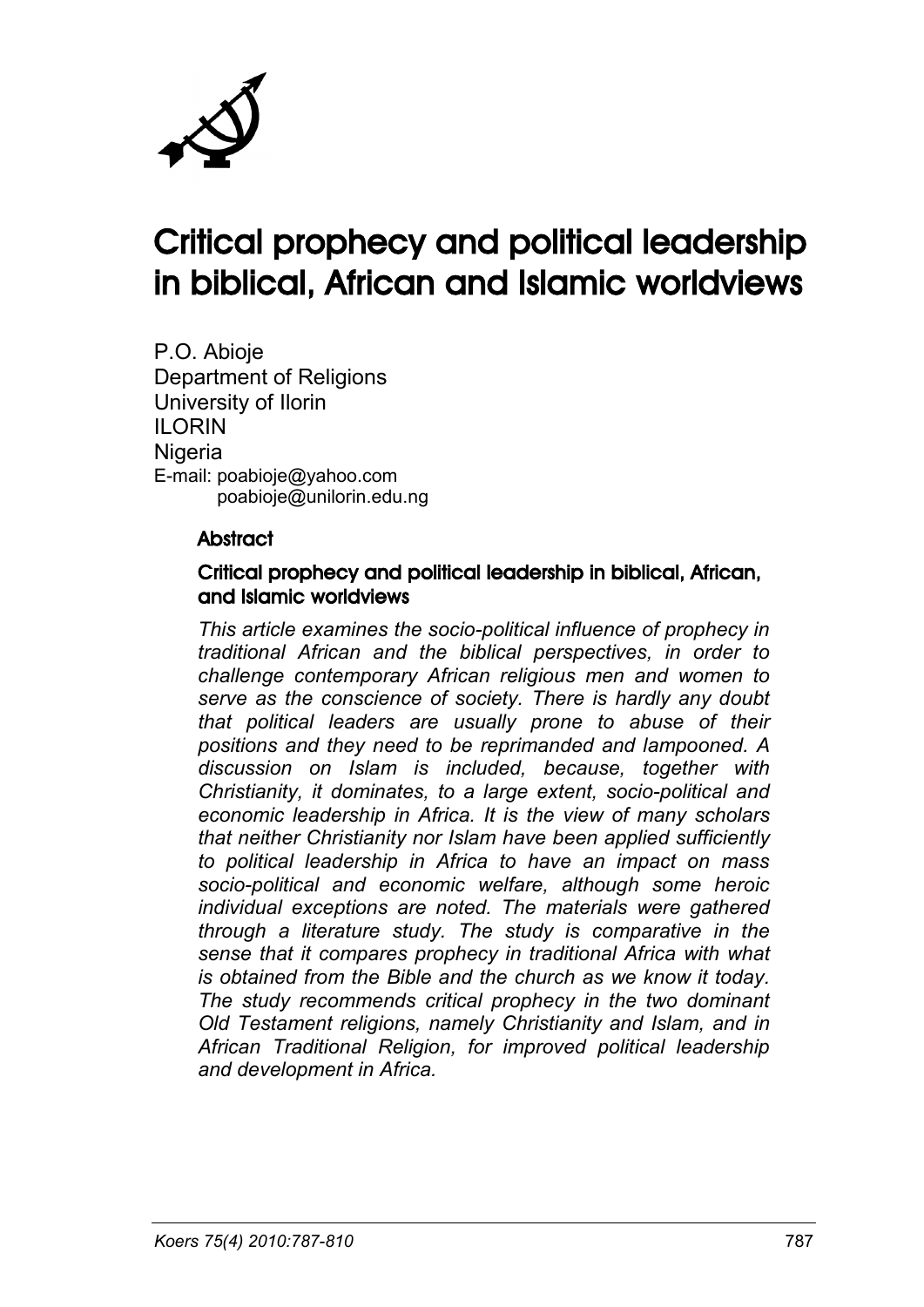#### **Opsomming**

#### Kritiese profesie en politiese leierskap in bybelse, Afrika en Islamitiese wêreldbeskouings

*Hierdie artikel ondersoek die sosio-politieke invloed van profesie vanuit tradisionele Afrika- en bybelse perspektiewe ten einde kontemporêre Afrika-gelowiges uit te daag om as die gemeenskap se gewete te dien. Daar bestaan byna geen twyfel nie dat politieke leiers geneig is om hulle posisies te misbruik en hulle behoort mondelings sowel as skriftelik tereggewys te word. 'n Bespreking oor Islam word ingesluit, aangesien dit tot 'n groot mate, tesame met Christenskap, die sosio-politieke en ekonomiese leierskap in Afrika domineer. Dit is die uitgangspunt van menige navorsers dat sowel Christenskap as Islam oor die algemeen nie effektief in Afrika-politiek toegepas word om 'n massa-impak op sosio-politiese en ekonomiese welstand te hê nie, alhoewel sommige individuele heroïse geleenthede wel raakgesien word. Die materiaal is hoofsaaklik deur 'n literatuursoektog ingesamel. Hierdie artikel is vergelykend in die sin dat dit profesie in tradisionele Afrika vergelyk met dit wat oor die algemeen in die Bybel te vind is, sowel as met die kerk soos dit vandag daar uitsien. Die artikel stel kritiese profesie in die twee dominante gelowe van die Ou Testament, naamlik Islam en Christenskap sowel as in tradisionele Afrika-godsdiens voor, ten einde politieke leierskap en ontwikkeling in Afrika te verbeter.*

# 1. Introduction

#### 1.1 Africa's leadership travail

What is going on in Guinea, Niger and elsewhere is a direct consequence of the absence of role models among the power elite in most countries of sub-Saharan Africa. From Nigeria, Cote D'Ivoire, Benin, Cameroun, Togo, Niger to Kenya, Gabon, Zimbabwe and North Africa's Libya, whose Muammar Gaddafi is current AU Chairman, there is hardly anyone with the moral authority and political clout to caution Moussa Camara.**1** (Anon., 2009:14.)

-

<sup>1</sup> Moussa Dadis Camara was the military Captain who took over as Head of State of Guinea after the death of Lansana Conte, another military junta. Sittight African leaders, such as those mentioned in the quoted editorial, lack the moral power and justification to caution against the presidential ambition of Camara.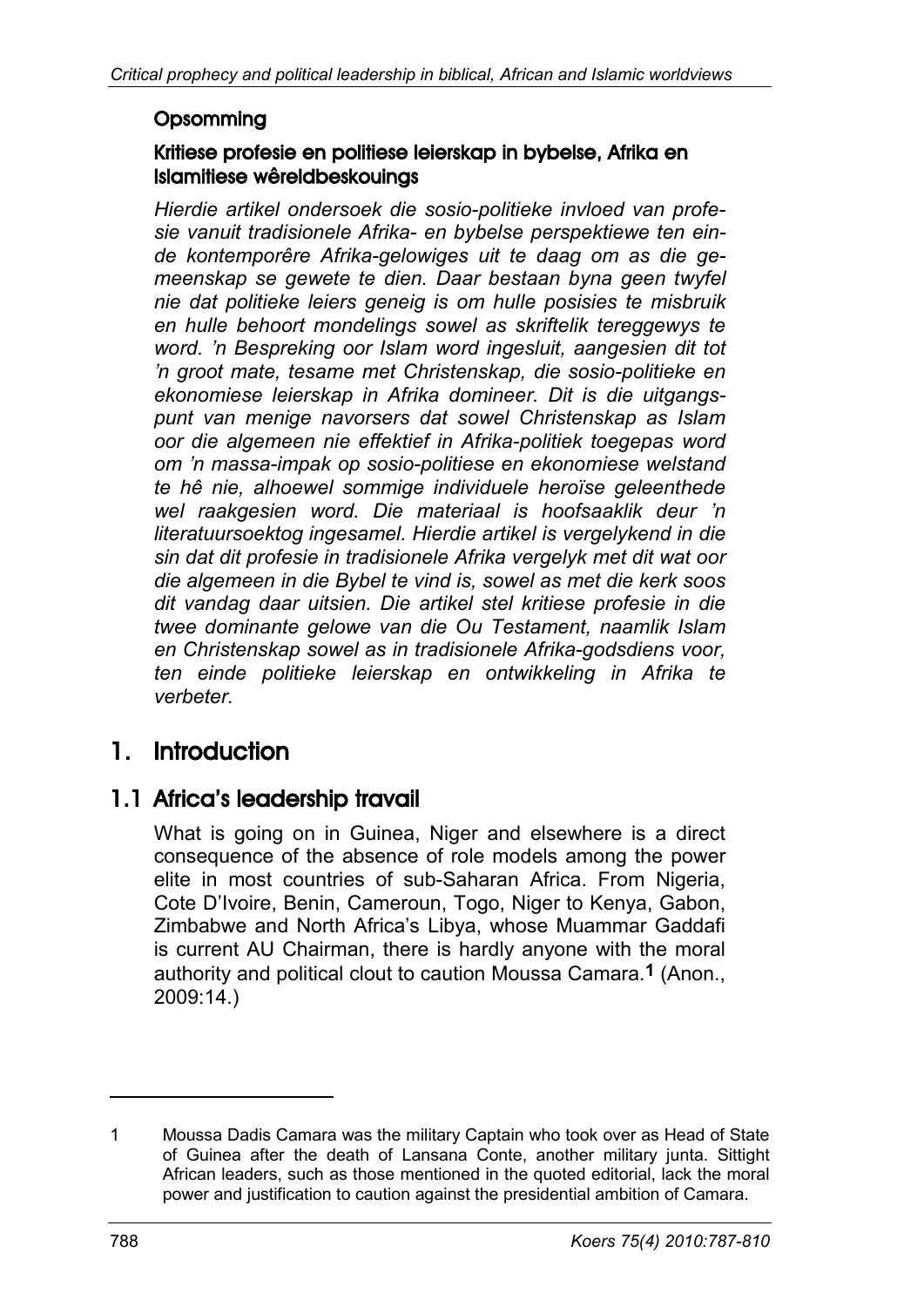The continent of Africa is thus perceived as plagued by corrupt and selfish leaders who propagate widespread poverty, in spite of the abundant human and material resources in many African countries. Turaki (1997:1 ff.) notes that "[t]he lack of moral will and ethical strength by leadership in Africa has been identified as the most serious issue and problem facing Africa today". There is no ulterior motive to say that Africa has no excuse for its lack of advancement several decades after achieving political independence from foreign colonialists, apart from the moral laxity of those who assume their leadership positions, and their resultant inability to work for the general good of their people.

#### 1.1.1 Purpose of study

The objective of this article is to examine the socio-political influence of prophecy in the contexts of traditional Africa, the Bible, and Islam, with the aim of challenging contemporary African men and women to serve as the conscience of society. The author posits that African leaders are knowledgeable, and that they possess epistemological resources, but that not many of them have the patriotic zeal to use their positions to move the continent forward. This research is animated by liberation theology, which was born in Latin America in the late 1960s. Conn (1998:389) notes that,

Samuel Escober (b. 1934), an evangelical critic based in Peru, distinguishes three types of liberation – the pastoral one of Gutierrez; the academic emphases of Hugo Assrnan and Segundo; and a populist style which uses the language of liberation theology but remains old-style Catholicism.

This article tends toward the first two types. Basically, as Sweetland (1994:505) notes, "liberation theology seeks to recover the Christian commitment to transforming the world, being part of and making a contribution to the kingdom of God, and social justice". The ecclesiastical resistance to liberation theology is noted by many scholars, such as Conn (1998:388 ff.). My conviction is that liberation theology can promote the salvivic mission of Jesus Christ, which is both earthly and heavenly bound. This article seeks to highlight critical prophecy as an appropriate tool for those who seek political and economic justice, equity, and charity in African societies.

#### 1.1.2 Argument of the article

The Yoruba of Western Nigeria have a proverb to the effect that when the leading cow derails, the whole flock goes astray with it. The proverb is used in reference to the pivotal role of a leader, and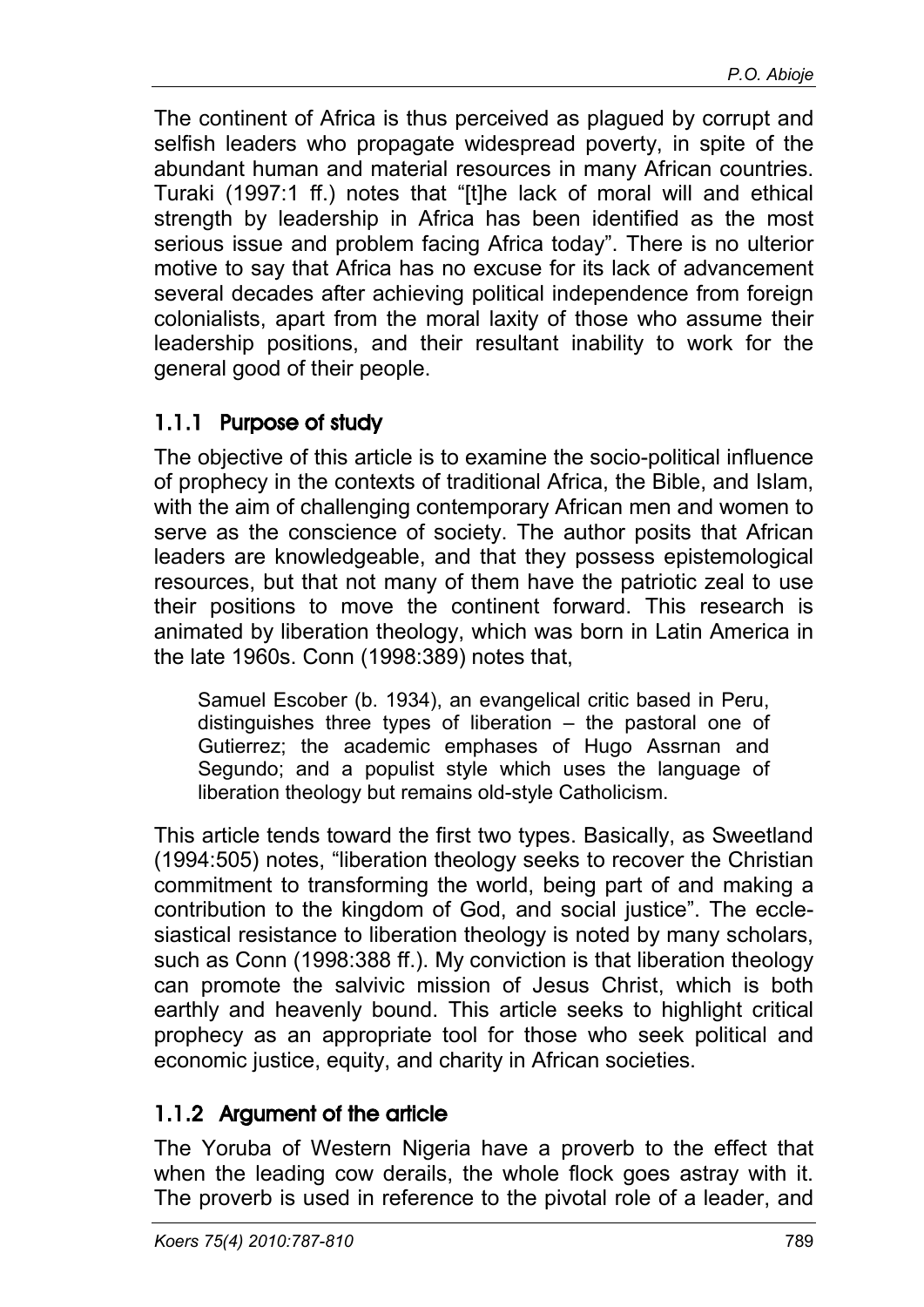is reminiscent of Jesus Christ who is often quoted as calling Himself the good Shepherd (John 10:11). Yahweh is earlier depicted as the Shepherd of Israel (Ps. 23). Understandably, whenever any of the animals in the sheepfold is going astray, the good shepherd uses his staff to beat it back on track. The importance of the shepherd to a flock is also stressed in Mark 6:34 and 14:27. As a corollary, the leadership cadre of every nation is expected to possess the ability to guide the people intellectually, morally, and physically with the aid of security forces, such as the army and the police. Unfortunately, bad leaders ignore the rule of law and the courts, and abuse the security resources at their disposal. That is where critical prophecy should come in, as in the Bible and African Traditional Religion (ATR), where tyranny, oppression, and exploitation are condemned and sanctioned in God's name. Religious sanctioning of erring public officers may not be acceptable in a religiously pluralistic society, but criticism of evil perpetrators will always be cherished by people of good will and in this way it could contribute to social conscientisation.

# 1.1.3 Beyond esoteric prophecy

This article transcends the layman's conception of the figure of a prophet as a soothsayer by considering the prophet as someone who speaks divine words and engages in divine actions (such as protest activities against injustice) that can save or liberate people from oppressive and exploitative situations, and from ignorance. It is reminiscent of what Jesus did when He told his Jewish audience that the Sabbath was made for human beings, and not vice versa (Mark 2:27). Some scholars speaking of prophets as moral revolutionaries in a socio-political or economical sense are discussed below.

# 1.1.4 Africa requires moral revival

One of the starting points of this article is the conviction that critical prophecy, as opposed to the esoteric fortune-and-future telling type, allows a religion to contribute meaningfully and fundamentally to a society's progress, and socio-politically and economically, by being vigilant and critical of inhuman conduct. It follows the principle of see, judge, and act. In other words, critical prophecy is praxis oriented and can enable a religion to help ensure that the fruit of science and technology is distributed. equitably As Olukoshi and Nyamnjoh (2007:2) quote Joseph Ki-Zerbo: "African intellectuals should not be neutral in their submissions, when human lives are degraded, trivialised, impoverished, and wasted, as experienced in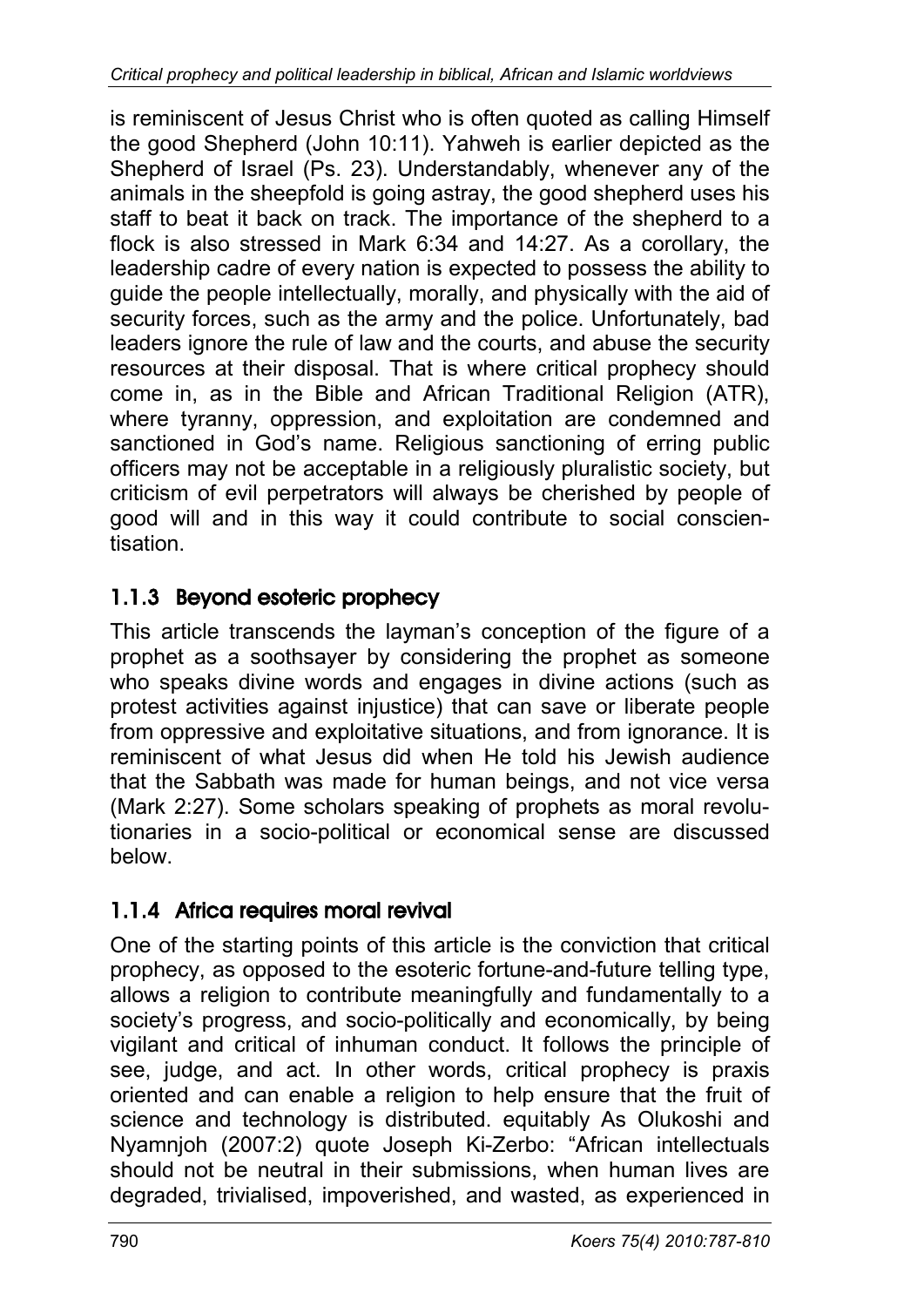many parts of Africa." Indeed, one would agree with Dzurgba (2006:758) that "there should be a moral revival, renewal, reawakening and re-orientation in [the] cultural, social, economic and political thoughts and behaviours of the African people". The aim is, of course, to promote respect for the sacredness of human life, and commitment to social justice.

#### 1.1.5 The Islamic connection

In the course of this research, it was found that one has to include Islam which, together with Christianity, dominates to a large extent socio-political and economic leadership in Africa. The literarature study was, therefore, extended to address the issue of Christolslamic political influence.

#### 1.1.6 The place of religion in human life

This article considers it important that religion not be denigrated in favour of science and technology. As Catoir (1999:vi) notes, "All human behaviour is related to need, and need is often directly connected to one's religious convictions." To that extent, ATR, Christianity, Islam and any other religion can be tapped for instilling and actualising moral virtues, such as altruism, patriotism, and charity, without which social advancement may be arrested and endangered. It is in this way that critical prophecy proves its value and relevance.

# 2. Prophecy in the Old Testament and in other cultures

This subtitle may agitate some minds in which the assumption lurks that the prophetic phenomenon is limited to the Jewish tradition, with particular reference to the Old Testament (henceforth OT). That presumption has, however, been disproved by many scholars who have long discovered that prophecy had existed in the ancient Near Eastern nations before Israel came into existence as a society. As a general observation, Ellis (1963:28) notes the following:

An extensive list could be drawn up of the adaptations made by Moses. A few examples, however, will have to suffice. In the field of law it is more than obvious, from a study of the common law of the ancient Near East, that Moses sanctioned many existing laws, giving them a new bent by making them the stipulations of Yahweh, Israel's God-king. In the field of cult it is reasonably certain that the Ark of the Covenant is adapted from Egyptian cult arks. Israel's feasts are for the most part either pre-mosaic feasts or baptized Canaanite feasts, but they are all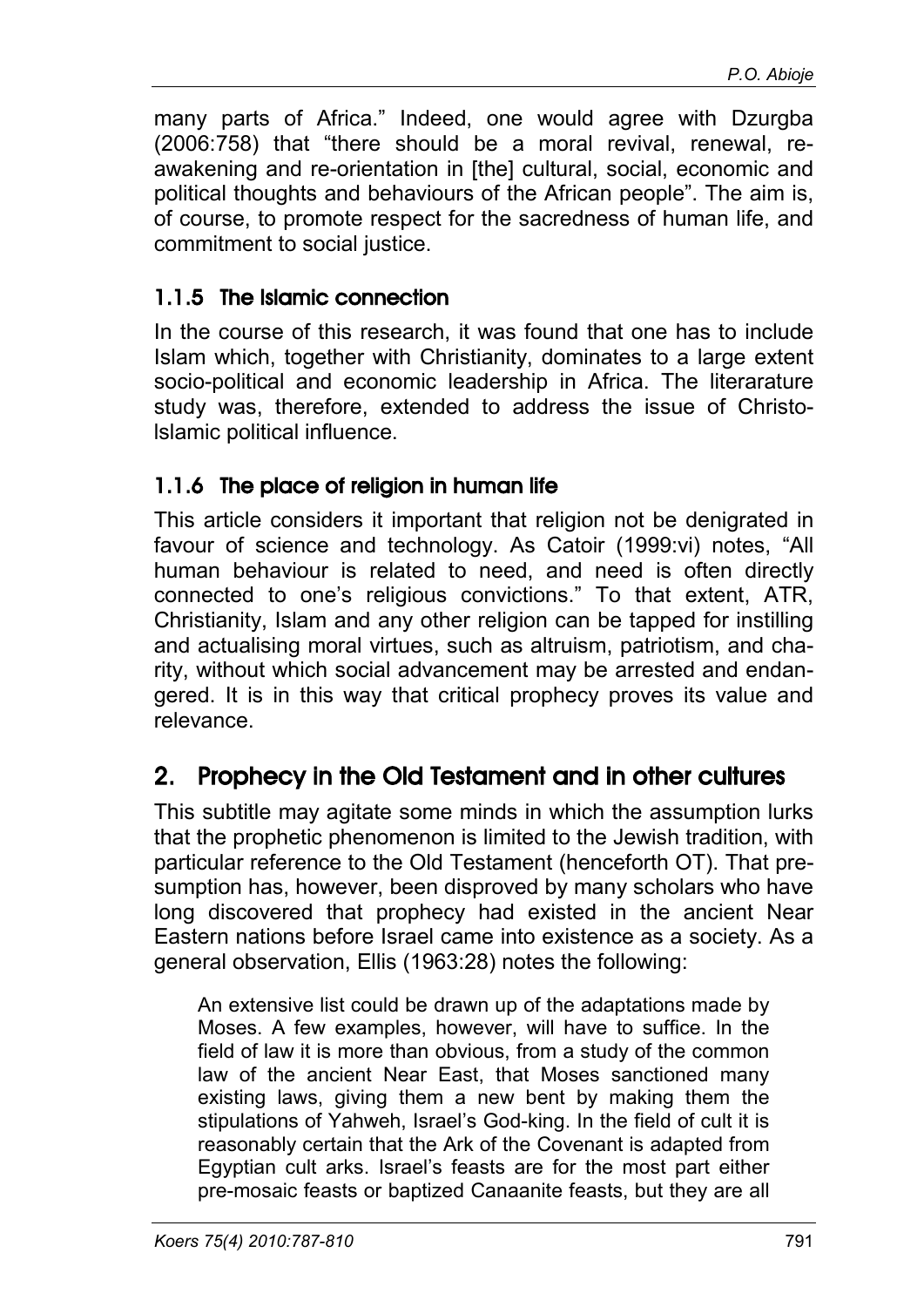given a new orientation. When the temple is built it is built by Phoenician architects: and in its appurtenances it will be for the most part similar to those of Canaanite temples.

Apart from the background knowledge it provides, the quotation is pertinent because Moses, upon whom it focuses, is acknowledged to be "the first of the great prophets" (Ellis, 1963:265). That tends to broaden the usual conception of who a prophet is. With specific reference to the existence of prophets in many other pre-Judaic religions, Blenkinsopp (1996:41) remarks:

The Hebrew Bible itself attests that prophecy was not confined to Israel. In the early years of the reign of Zedekiah, last king of independent Judah, Jeremiah is reported to have urged rulers from the neighbouring lands of Edom, Moab, Ammon, and the Phoenician cities, meeting in Jerusalem, not to heed their prophets, diviners and other intermediaries who were backing the planned rebellion against Nebuchadrezza (Jer. 27:1-3).

In the same vein, Boadt (1984:304) observes that "prophecy used to be considered a unique characteristic of Israel not found elsewhere in the ancient world". But he goes on to explain, "that view prevailed when the Bible was our only source of knowledge of the ancient world", this is no longer the case due to the fact that "since the last century, new information about prophecy in other nations has come to light". This insight can do nothing but smother a parochial view of prophecy.

# 2.1 Prophecy in African traditional religion

The foregoing clarifications are considered necessary to forestall doubts that prophecy exists outside Judaism and the associated religions of Christianity and Islam. Indeed, if prophecy is the divine art and act of informing people, including warnings and promises from God, through intermediaries (Preus, 2001:86), then it should not be supposed that prophecy does not exist in ATR. There seems to be no doubt that many traditional Africans seek to know the will of God through divination, which many scholars hold is an aspect of prophecy. In the words of Boadt (1984:305):

In the Bible itself, the earliest mention of prophetic roles comes in the form of divination to discover the divine will. The story of Gideon in Judges 6 tells how Gideon requested a sign from God by letting his fleece remain dry overnight while the ground nearby was covered with dew.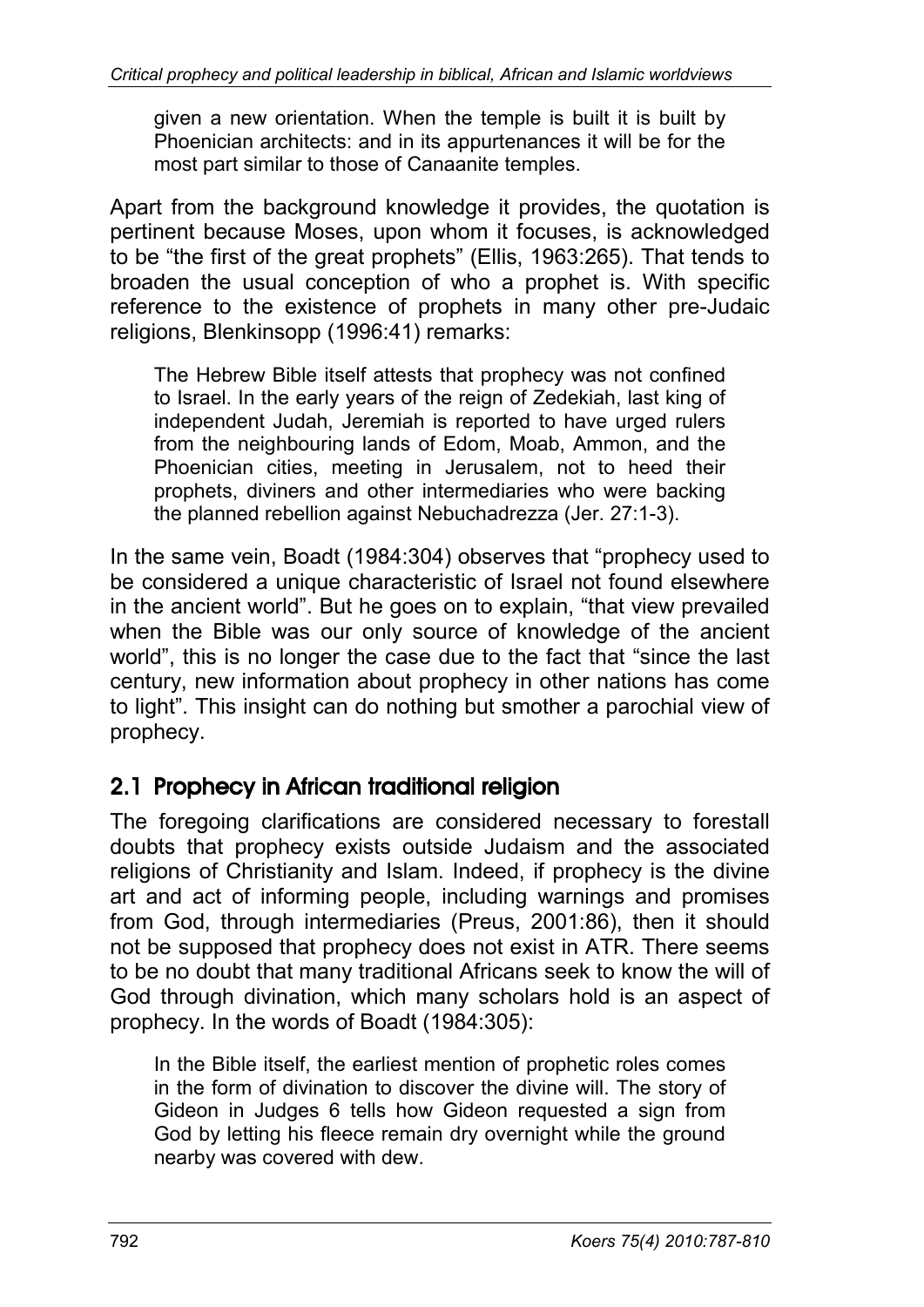With specific reference to ATR, Parrinder (1975:119) remarks that "divination or augury, foretelling the future by magical acts, is very popular in Africa", and that "geomancy, divining by figures on the earth, is found throughout the continent". He further observes that one writer has traced divination "from Senegal to Malagasy". It has also been noted that traditional African theology perceives reality holistically, with the belief that nothing whatsoever is possible unless ordained or permitted one way or another by God. As Awolalu and Dopamu (2005:16) state, Africans believe that the Supreme Being is living, omnipotent, omnipresent and omniscient. Ultimatele, that means that God is not only the source of every form of life, organic and non-organic alike, but He is also actively in control of all of life. Thus, in the African worldview even divination through magical acta is considered to be part of the resources with which humans are endowed by God.

#### 2.1.1 The function of prophecy in ATR

The divinatory aspect of prophecy applies to political leadership in traditional Africa. It is adopted to determine, for instance, who becomes the king and to appoint public officers, such as chiefs, including the military Field Marshal. Writing on the African experience, with specific reference to the Yoruba of Western Nigeria, Idowu (1996:5) depicts a theocracy that is highly similar to what is found in the OT. In his words, as far as the Yoruba are concerned,

[t]he responsibility of all the affairs of life belongs to the Deity: their own part in the matter is to do as they are ordered through the priests and diviners whom they believe to be the interpreters of the will of the Deity. Through all the circumstance of life at every stage of life – puberty, bethrothal, marriage, taking up a career, building a house, going on a journey and, in fact, the thousand and one things which make up human existence here on earth – man is in the hands of the Deity whose dictate is law, and who is waiting on the other side of this life to render to him as he deserves.

There seems to be no doubt that this experience is common in the African worldview, and not limited to Yorubaland. Madubuike (2006:780) writes, for instance, that "there are many oracles in Igbo society, with each village having its own oracle as structural-functional mechanism". He (Madubuike, 2006:781) further comments that "There is the fear among Igbos that *Onye aru nso ala* (one who commits abomination or ritual pollution, witchcraft, killing, stealing, etc. cannot appear before the oracle)", because the person lacks *ofo*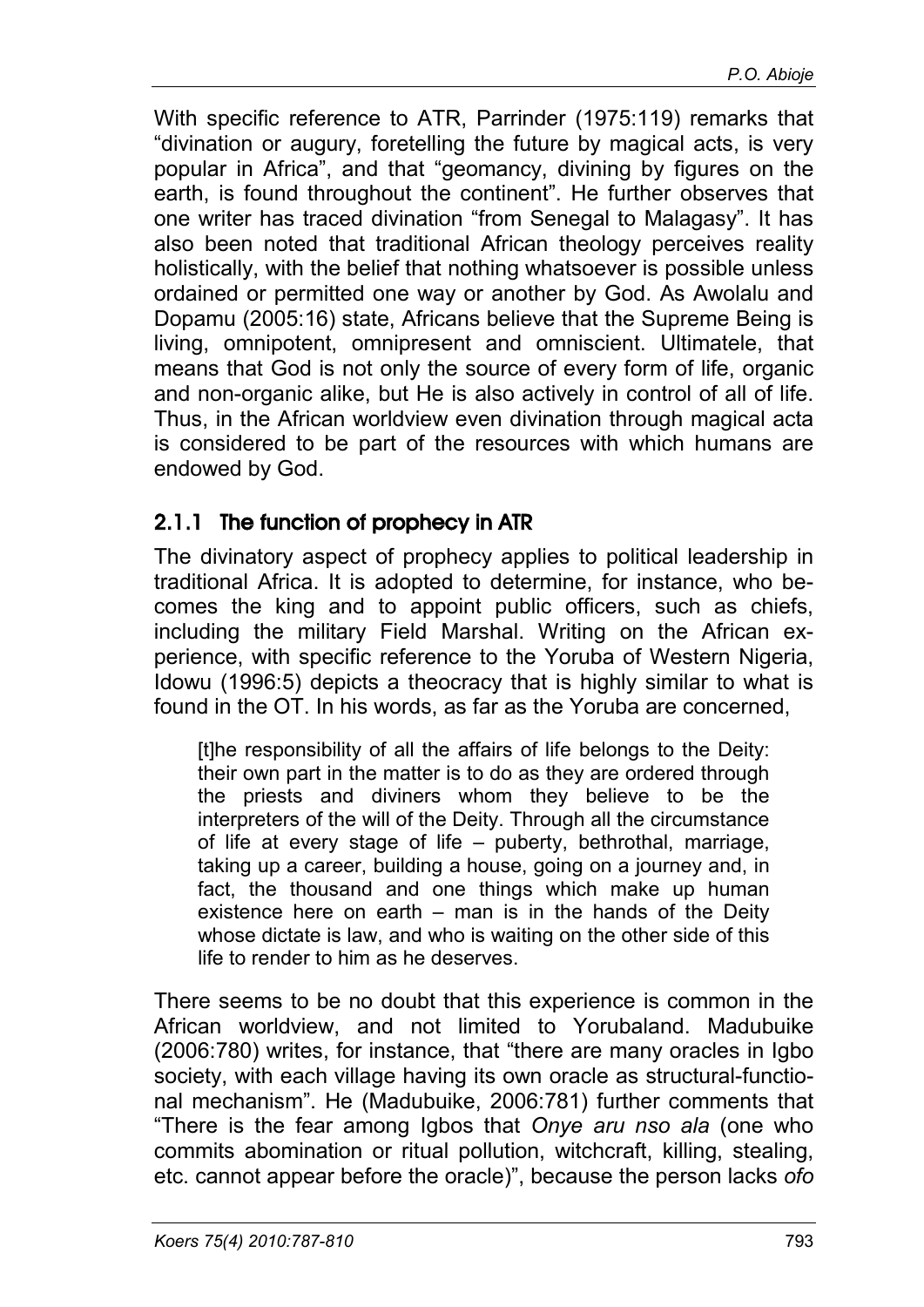(justice), and "the oracle will deal with him or her". This practice appears similar to what is found in the OT, particularly when one thinks of the ministries of the prophets Samuel and Nathan, the leadership of Moses, the curious method of choosing Matthias to replace Judas Iscariot (Acts 1:26), and the deaths of Ananias and Sapphira, under the leadership of the apostles (Acts 5:1-11).

#### 2.1.2 Divine sovereignty in African perspective

Unlike the deists who are said to believe in a remote creator, "uninvolved in the world whose mechanism he devised" (Williams, 1998:190), the widespread conception of God in ATR seems to be that God is the Alpha and the Omega Who decides and makes all things possible directly and indirectly (as in, for instance, Isa. 45:7). With regard to choosing political leaders, which is of special interest to this article, Fadipe (1978:254) notes that it is done in traditional Africa through spiritual consultations. Of course, that implies divination, which is considered to be a prophetic organ. Abe (2004:37 ff.) remarks that "the Africans believe that the society belongs to the Deity, and the various divinities have been given specific duties to sanitize the society". This is usually done one way or another through the agents, otherwise referred to as priests, diviners or prophets.

# 3. Prophets in the OT and in ATR

# 3.1 Prophets in the OT

Both in ATR and in the OT, prophecy is not merely concerned with enthroning political leaders. It also monitors the spiritual and moral rectitude of those anointed as well as the conduct of the entire populace. In the OT, the intervention of prophet Samuel is outstanding, particularly with reference to the institution of the Jewish monarchy, the enthronement of Saul, as well as his rebuke, dethronement, and eventual replacement of Saul with David (1 Sam. 9-15). Likewise, the sin of king David, and his reprimand by prophet Nathan (2 Sam. 11-12), which elicited David's repentance, signifies a clear instance of the chastising role of prophets in connection with political leadership and public morality. Häring (1979:353) writes:

The prophets most violently protested against the great evils of injustice, war, hatred, mercilessness and so on. The moral evils can cause a breakdown of faith in the God which a specific religion teaches if the representatives of that religion make no realistic protest against sins.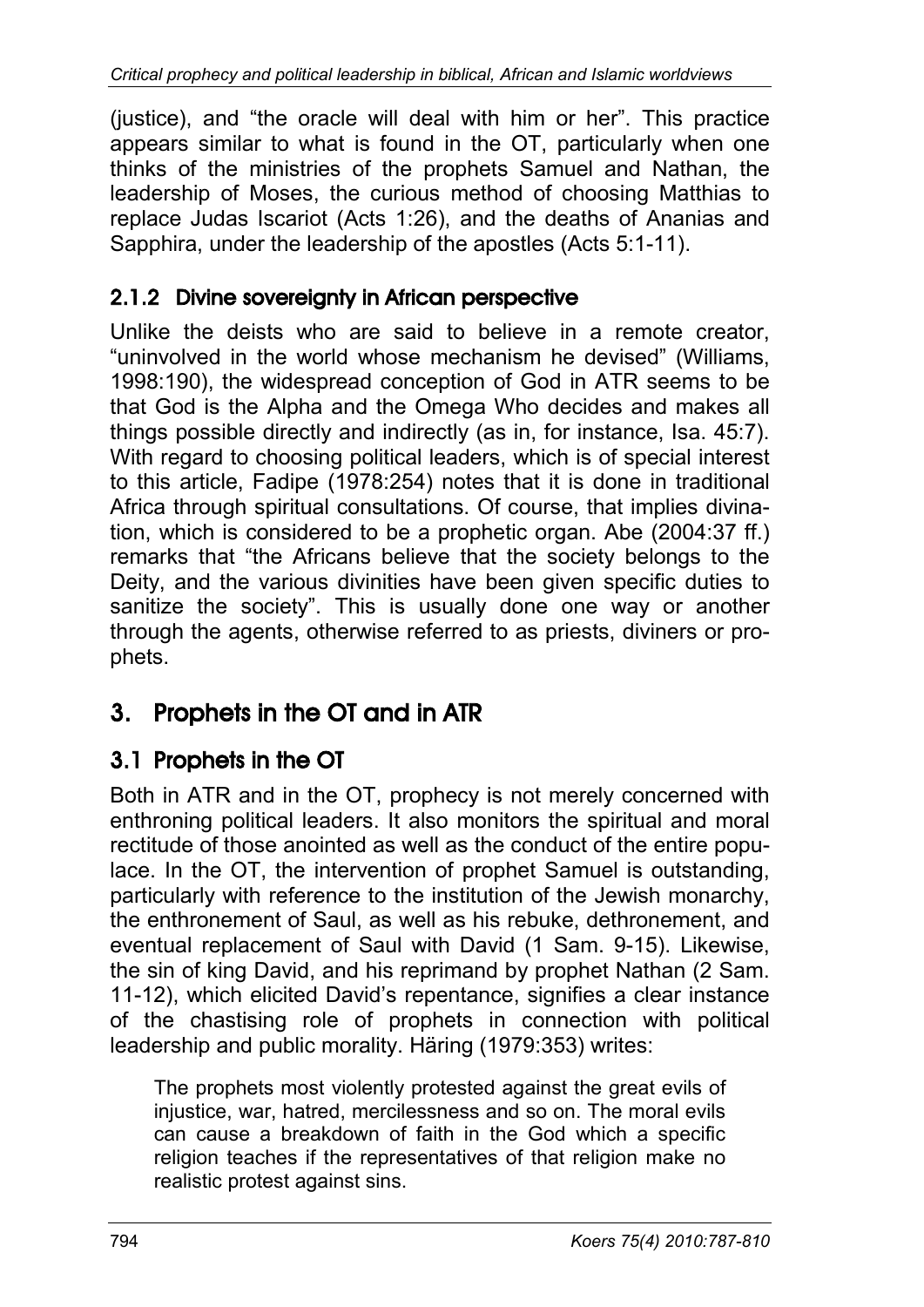Along that line, on a fundamental note, Shields (2004:65) explains that the ethical concern of the prophets derives from the fact that God is holy and righteous, and demands the same from his people. As Shields (2004:65) concludes, "righteousness and right behaviour clearly expressed the fact that a person knew and served God". That may not be better said, and the situation seems to be very similar in the traditional African perspective. Many scholars, such as Awolalu and Dopamu (2005:241), have noted that traditional Africans put a lot of emphasis on ethics, in respect of public, social and private morality. Political leaders and the general populace are cautioned, reprimanded, lampooned, warned or sanctioned, as the case may require by the ministers of God (the divinities) and their agents. Indeed, the agents can be as confrontational as their OT correspondents. In Yorubaland, with which the author is familiar, for example some masquerades (including *Gèlèdé* and *Eégún Aláré*) are known for their annual and occasional prophetic pronouncements, which rebuke evil perpetrators in a community. The *Orò* divinity agents do likewise.

# 3.2 Critical prophecy in ATR

In my observation no sacred cow (i.e. no highly or specially placed person) is recognised when a prophet (as mouthpiece of God and his divinities) is out to lampoon, rebuke, or pronounce judgement on people or individuals within a community. Prophetic pronouncements are made in plain talk, in songs or any other poetic form; and the prophet can emerge from any walk of life  $-$  a farmer, a hunter, a fisherman, a trader, et cetera. Iyekolo (2006:98) notes, for instance, that "Mrs. Agberombi of Egbe was well known for her songs used to ridicule and correct societal vices." Egbe is a Yoruba town in Nigeria. There is hardly any doubt that critical prophecy and prophetic messages subsist in different forms in ATR, as imaginable with any authentic religion.

# 3.3 Prophetic institutions in ATR and in the OT

Like in the OT, prophecy is institutionalised in ATR when it is part of a religious system. However, it also exists independently, portraying God's absolute freedom of choice, when individuals, such as Amos who "was a sheep-farmer of Tekoa" in the OT was called by Yahweh and sent to prophesy to Israel without belonging to any prophetic brotherhood or family (Wansbrough, 1985:1179). God is also said to choose prophets from among the so-called pagans or heathens, just as Jesus is quoted as saying He found great faith among them (e.g.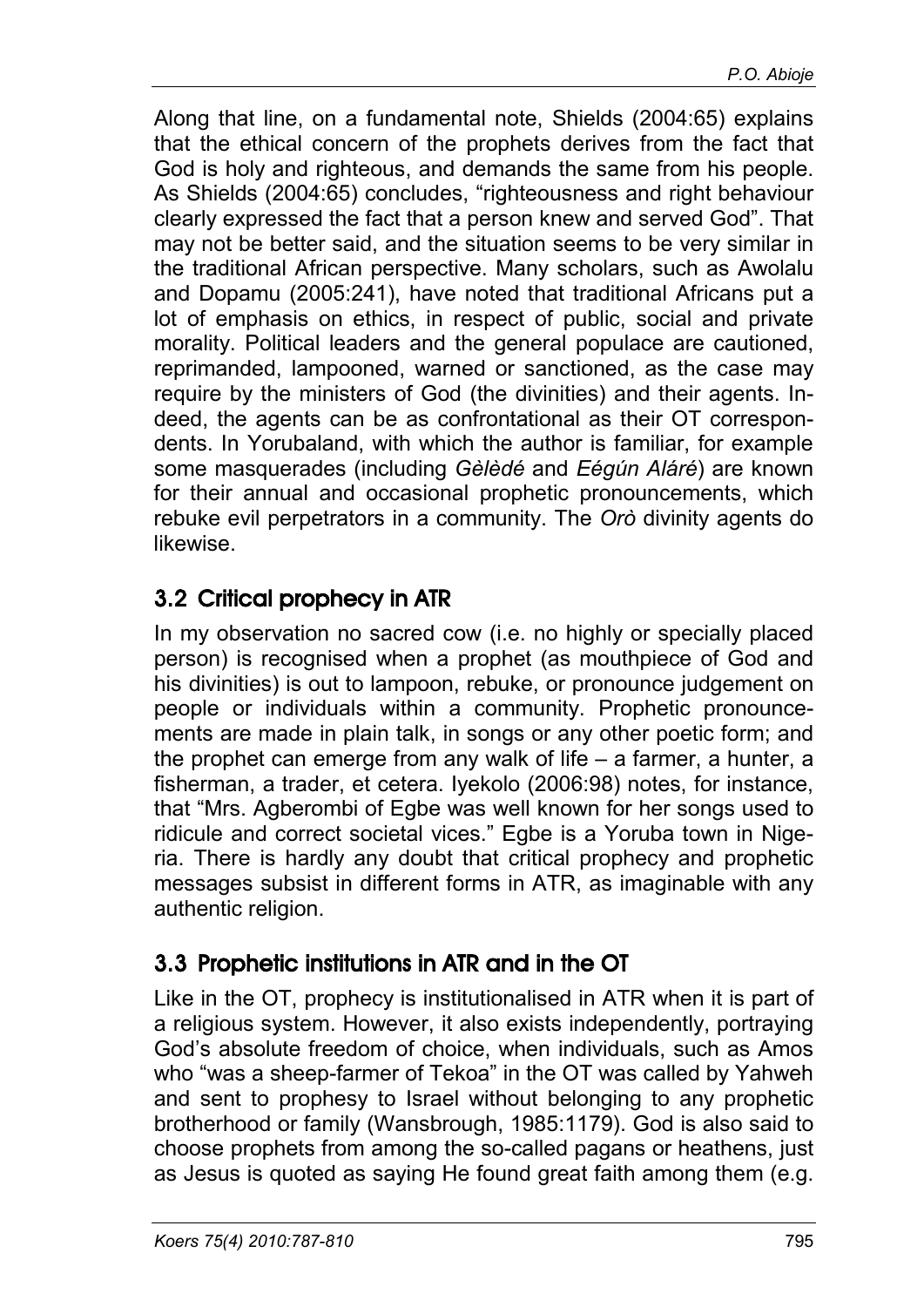Matt. 8:5-10 and Luke 7:1-9). One of these prophets found in the OT is Balaam. Blenkinsopp (1996:41) notes:

An inscription roughly contemporary with Isaiah written in ink on plaster, discovered at Deir 'Alia in what was then the Ammonite Kingdom north of Moab, presents a 'Visionary of the gods' named Balaam who receives an ominous revelation from on high. Some connection with 'the one enraptured and with eyes unveiled' of the biblical Balaam cycle (Num. 22-24) is certain, though the homeland of the biblical Balaam is said to have been somewhere in Upper Mesopotamia (Num. 22:5; 23:7).

Thus, fundamentally, many well-informed biblical scholars do not seem to think that Israel had a monopoly on God-sent prophets. From the point of view of this article, one can infer that prophecy is comparatively similar in the OT and ATR. As Girigiri (2006:17 ff.) notes, politics, religion and ethics are symbiotically related in traditional Africa. In both the OT and ATR, as hitherto explained, prophecy serves as conscience and guide to both the leaders and their community and serves to prop-up both spirituality and morality, which are indispensable to social cohesion and development.

# 4. Prophecy in the New Testament and in post-biblical **Christianity**

The task here is to inquire into what prophecy entails in the New Testament (NT), and in Christianity as practiced outside the Scripture, in relation to political leadership. Jesus Christ is said to have functioned as a prophet, priest and king. In the words of *The Catechism of the Catholic Church* (Catechism, 1994:127), "Jesus fulfilled the Messianic hope of Israel in his threefold office of priest, prophet and king". What is more, the Catechism (1994:46) states that "God forms his people through the prophets". All that seems obvious to whoever is familiar with biblical theology. It is also evident that after the departure of Jesus, the remaining eleven apostles resorted to the divinatory aspect of prophecy when they cast lot after praying to determine who should replace Judas Iscariot, so as to maintain the number twelve. It would thus seem that the New Testament neither rejects nor demonises prophetic divination, with the imaginable exception of occultic divination.

# 4.1 Occultic divination in Christian theological perspective

There are Christian theologians, such as Peschke (a Catholic theologian), who do not object to occultic divination, but caution against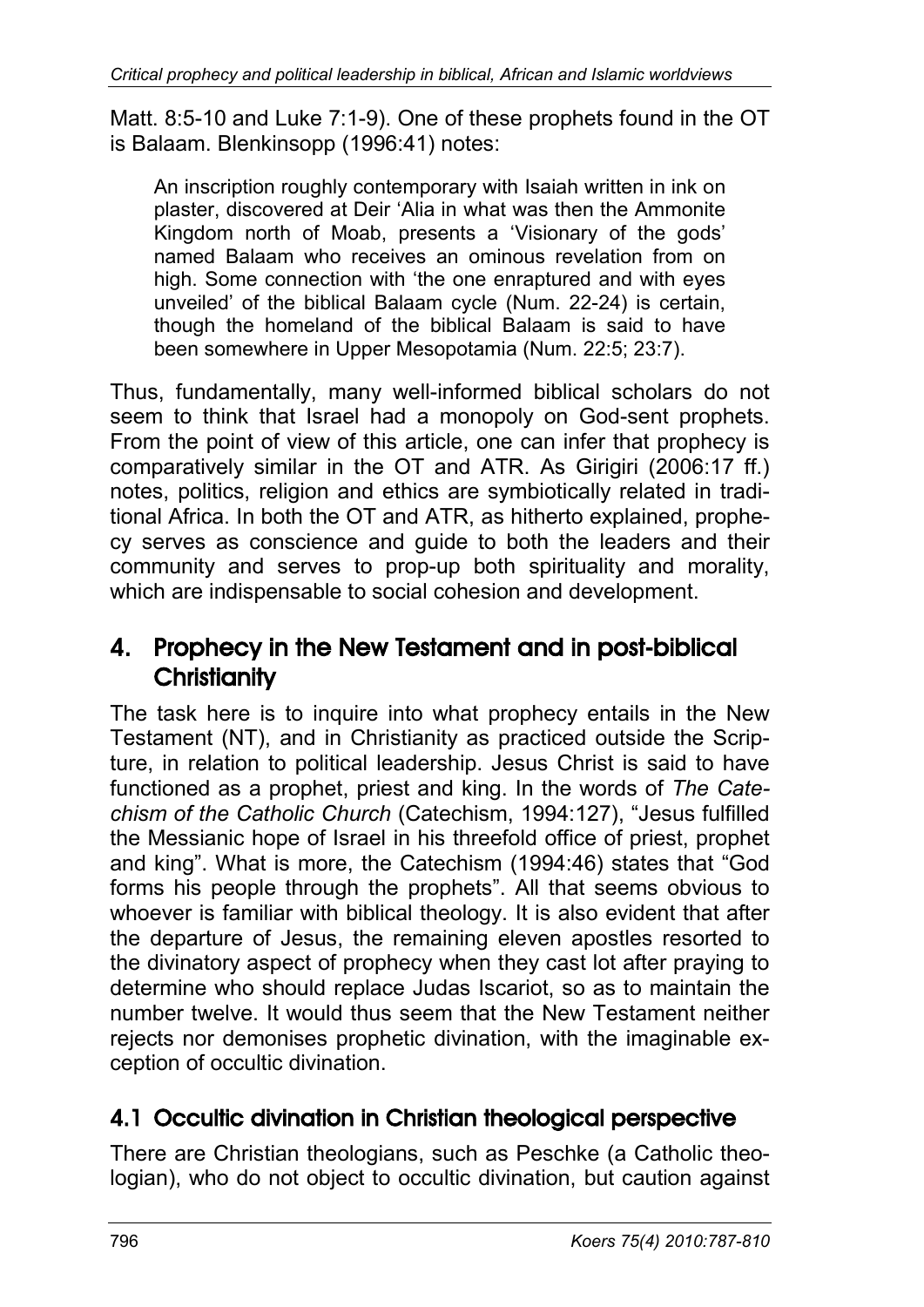excessive use and other negative aspects associated with it. Peschke (1981:98) notes:

The divining rod and the magic pendulum can doubtlessly be used by some persons to discover water, minerals, and at times even lost objects. Table turning can reveal hidden facts, although experts usually assure that it can only reveal with certainty those facts which are known, at least unconsciously, to one of the participants.

Moreover, according to Peschke (1981:101), "divination of occult knowledge seems admissible" for finding "lost objects or to gain information about missing persons". In other words, "divination of occult knowledge cannot simply be dismissed as irresponsible and sinful, if one is entitled to the knowledge, if there is no danger of harmful errors, and if the methods used are inoffensive". In the final consideration, Peschke (1981:102) warns:

Frequent indulgence in occultism constitutes a danger to faith and also to a person's psychological balance. Experience shows that much involvement in extra-sensorial practices can lead to mediumistic psychoses, which in extreme cases may even end in suicide attempts.

Of course, it is rightly said that anything done in excess is bad. And also that no amount or level of divination can make human beings see reality in its entirety as clearly as God, the Omniscient, can see it.**2** At the same time it remains true that nothing ventured nothing gained. A person may learn and gain much from trials and errors within certain limits.

#### 4.2 Critical prophecy in the New Testament

Based on the focus of this article, one is concerned that there seems to be less of a connection between the divinatory and socio-critical functions of prophecy and political leadership, when the NT is compared with the OT and ATR. As Ramsay (1986:2) writes "Jesus was more than a prophet, but he was a prophet", and "the New Testament tells us that there continued to be prophets in the early church", for instance "the prophets Agabus, Simon called Niger, Manaen, and others whose names we will never know, spoke for

 $\overline{a}$ 

<sup>2</sup> The Yoruba of Western Nigeria say that he who knows everything becomes God. Of course, what that implies is that nobody can know everything, except God, the Omniscient.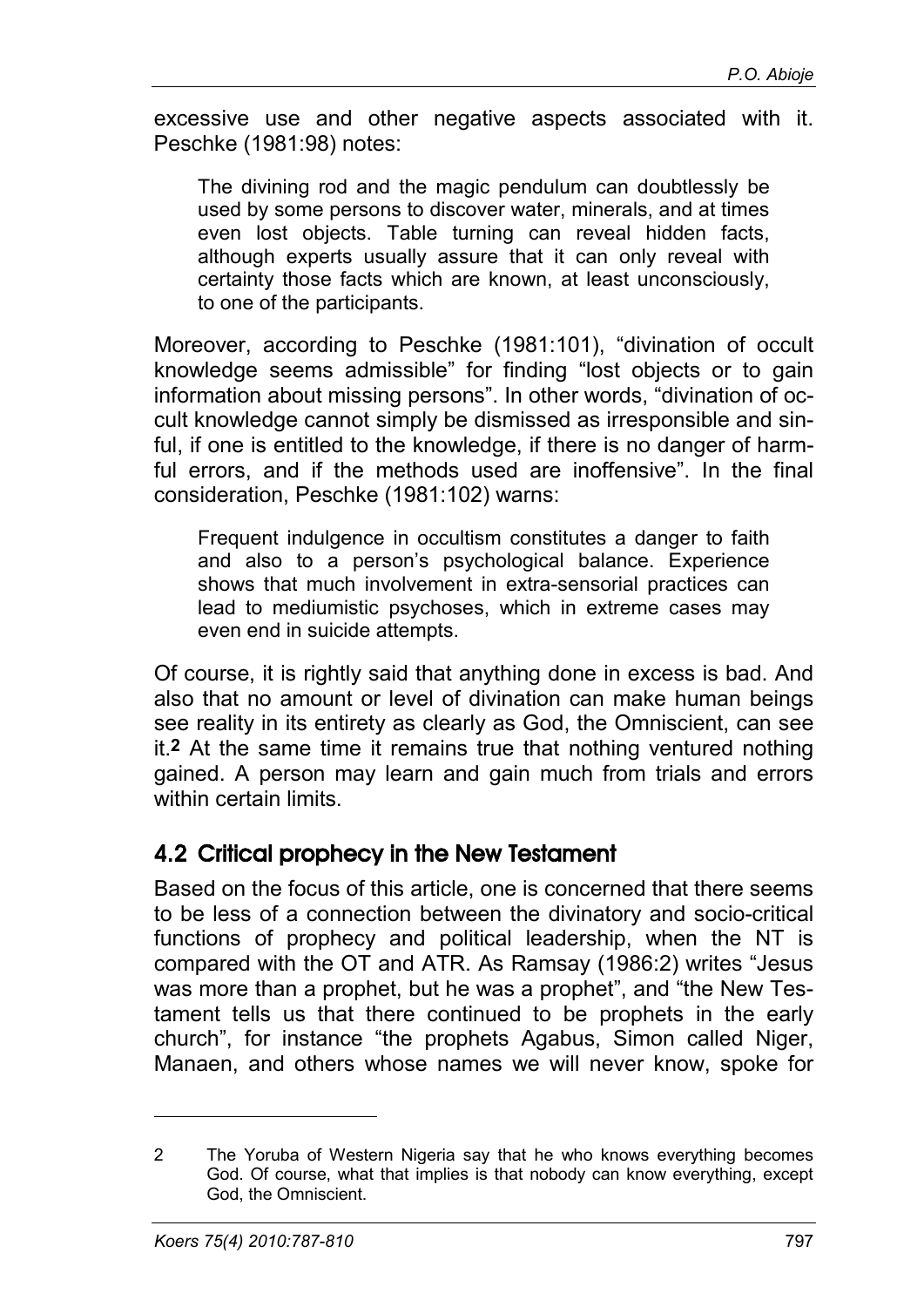God to the first Christians". Beyond the fact that "the author of Revelation was a prophet", it is certain that "Paul was familiar with prophecy as one of the gifts of the Spirit". Notwithstanding these facts, Ramsay (1986:2) concludes:

We do not have much clear information about prophets in the New Testament church, but we know quite well the work of the Old Testament prophets. They give us models of prophecy. When someone today speaks forth for God in the Spirit which animated the work of Amos, Isaiah and Jeremiah, we do well to listen. Their message of justice, wisely applied in that same Spirit, may indeed be thought of as God's prophetic word for our time.

It can thus be said, as far as political leadership is concerned, that the use of prophecy in the NT and Early Church was not as extensive as in the OT. That is probably because Christianity, unlike the OT and ATR, did not evolve with a political society, *ab initio* or from time immemorial. Indeed, many theologians have distinguished between the religion of Jesus (Judaism) and the religion about Jesus (Christianity). Crossan (2007:1) writes: "I have always thought of the historical Jesus as a homeland Jew within Judaism within the Roman Empire." Much more succinctly, Carrol (1991:15) observes that Jews and Christians do not share the same book nor do they share similar principles of interpretation. As he points out, "their ways of life and worship have little in common except the most superficial of resemblances". In concrete terms, Carrol draws attention to the fact that "a glance at a page of Talmud in comparison to a page from a Christian biblical commentary of the same period will speak volumes of the difference between the two". Of course, Jesus Christ was a Judaiser, while Christianity emerged in his name, after his ascension.

# 4.2.1 The prophetic role of Jesus

On the whole, Jesus' approach to his prophetic role seems to be somewhat different from the confrontational and politically involved models that characterise the OT and ATR. Ramsay (1986:4 ff.) notes the following about the OT "stories":

They told of Moses defying Pharaoh and crying in the name of the Lord, 'Let my people go'. They told of the prophet Nathan seeing an injustice and pointing at King David to announce, 'Thou art the man!' They told of the prophet Elijah who denounced King Ahab to his face when that tyrant had stolen a vineyard and condoned an illegal execution. They told the story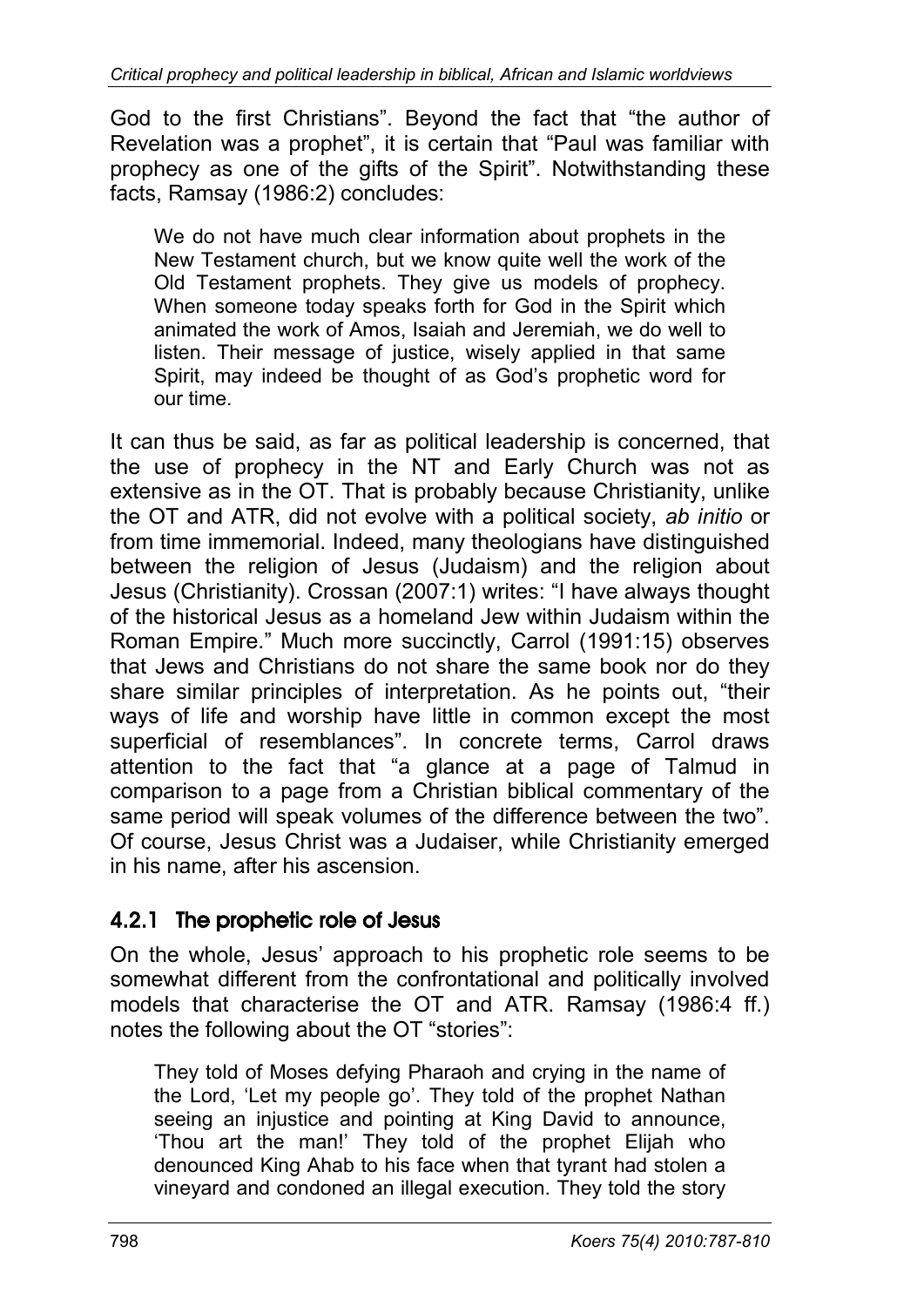of the prophet Elisha instigating a bloody political revolt against Queen Jezebel and her evil grandson on the throne.

Likewise, in the traditional African setting, prophets (mouth pieces of God and the divinities) go after evil doers, including kings and others in leadership positions. Bernheim and Bernheim (1968:13; cf. also Girigiri, 2006:18) aptly comment:

Above the chief there sometimes is a king. In the old days, he was held to be sacred, and his face was often concealed from the sight of commoners. But even the king could not get away with injustice; in the Yoruba tribe he could be deposed, and when elders presented him with a bowl of parrot eggs, it was a discreet hint for him to disappear – or be killed.

The difference between the African and the Jewish approaches to critical prophecy seems to be a question of method, while the goal is identical: promotion of good political leadership. On the whole, it would seem that confrontation is inevitable in a world that is full of human wolves. Yet confrontation is only a part of the prophetic role, and it can take different, direct and indirect forms. With particular reference to Jesus, it seems incontrovertible that he was a classical prophet in the Judaic tradition in which prophets were expected to enjoin obedience to the will of God and exercise of love, mercy, and compassion in sisterly and brotherly relationships.

# 4.3 Prophecy in the ecclesiastical tradition

In contrast with the status of traditional Jewish prophecy, many scholars have noted how prophecy has suffered substantial setbacks in the history of the church. Blenkinsopp (1996:16 ff.) writes:

One of the most significant achievements of biblical scholarship in the nineteenth century was the rediscovery of prophecy as a distinctive religious category. The traditional Christian view, represented at that time by conservative and apologetic theologians like E.W. Hengstenbery and J.C.K. Horman, saw the prophets as forerunners and foretellers of Christ. Wellhausen, on the other hand, argued that Christ, who inherited the religion and ethic of the prophets, was betrayed by the institutional church in much the same way as the prophets had been betrayed by the ritualistic-legalistic system of early Judaism.

No wonder, then, that while the titles of priest, pastor, bishop, overseer, evangelist, and so on, are rampant, that of prophet is considered to be farfetched. Where prophets are said to exist in any explicit nomenclature, they are rarely comparable to the ancient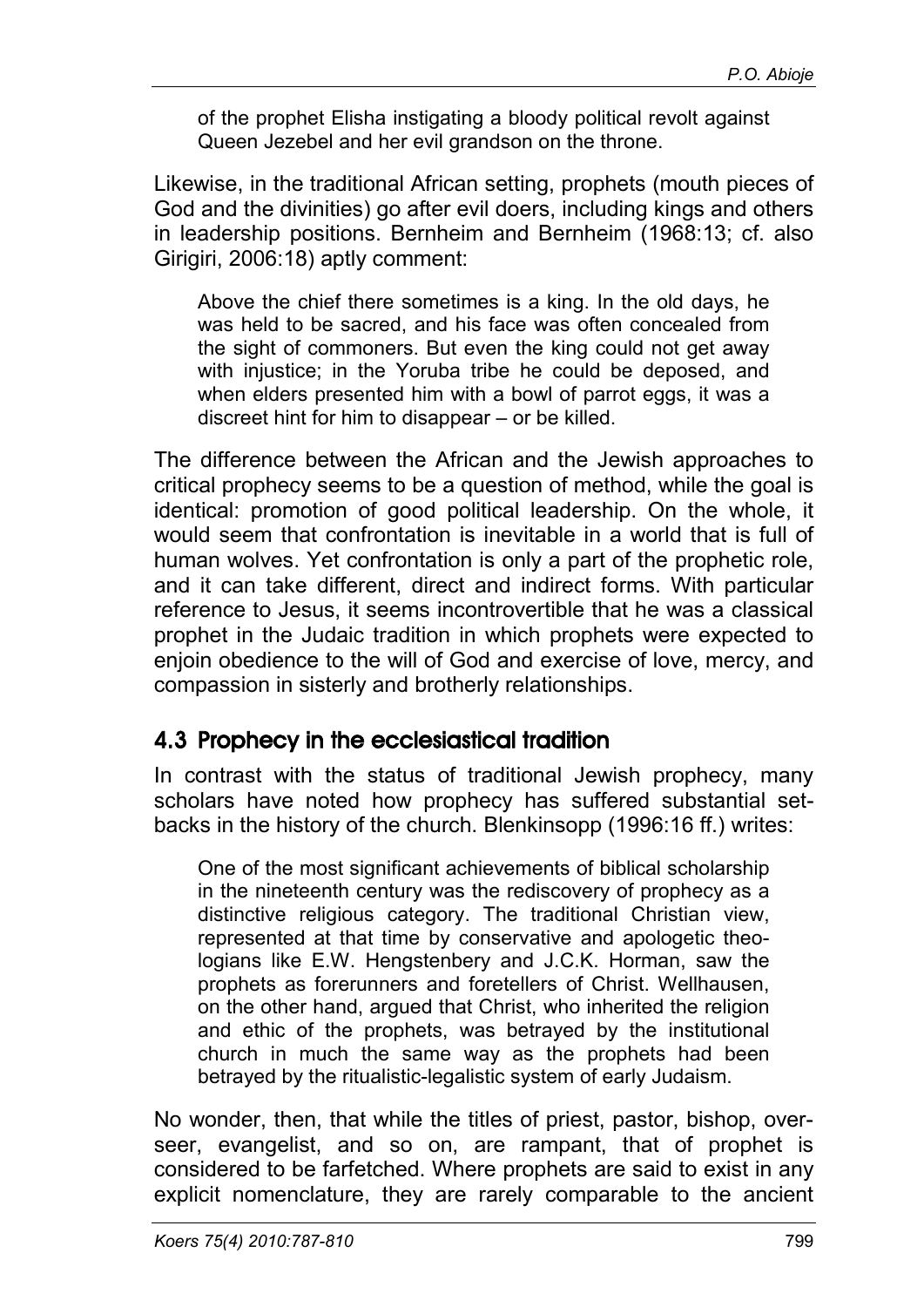authentic prophets. Commenting on an advertisement of a book, *Prophecy and the twentieth century*, Ramsay (1986:1) expresses disappointment that the material was one more book of fantastic speculations about "the rapture", "Armageddon", "the millennium", and how humanity was to prepare for "a last great battle", and so on. He notes that remembering "the words of the risen Christ in Acts 1:7 that we are not supposed to know about the divine timetable", prompted him to "[deposit] the advertisement in the trash". This seems to be the prevalent situation.

#### 4.3.1 Non-conventional christian prophets

Some non-conventional christian prophets, such as William Wilberforce and David Livingstone, adopted the peaceful but critical approach of Jesus, and achieved some great ends. Wilberforce (1754- 1833) is said to have spent his life working against slavery (Fajana, 1976:67), and he is rightly called "the liberator of the Negroes" (Ayandele, 1991:180). Hildebrandt (1996:115 ff.) indicates that Livingstone was the first person to draw attention to the inhuman condition of slaves, and the devastating effects of slave-raids on "tribes in eastern Africa". Similarly, Coutts (1990:65) refers to the fact that the christian faith had led some Christians to work for the upgrade of the position of "untouchables", while Latourette and Winter (1975:1019) note the efforts of many christian individuals and associations "to relieve suffering and to remedy collective evils". They (Latourette & Winter, 1975:1336) point to the fact that the "Red Cross", an institution that relentlessly works for the alleviation of suffering "came into being through the efforts of a protestant layman of Geneva, Henri Dunant". Ordinarily, these individuals are not called prophets, yet a deeper view and analyses of their lives tend to qualify them as messengers of God, which is the nucleus of a prophet's vocation.

# 4.3.2 Four modern christian critical prophets

Ramsay's book (referred to above) furthermore reports on "four modern Christian prophets", namely Walter Rauschenbush, Martin Luther King Jr., Gustavo Gutierrez, and Rosemary Radford Ruether, all of whom, as he notes on page one, "proclaimed God's demand for justice for four different groups of people". That way, the four of them constituted, according to Ramsay, christian prophets who (among some others) stood up to rebuke and conscientise (in their various ways and contexts) the political leaders of their peoples. One wishes there were many more such prophets, to rebuke political leaders professionally or business-like, for the blooming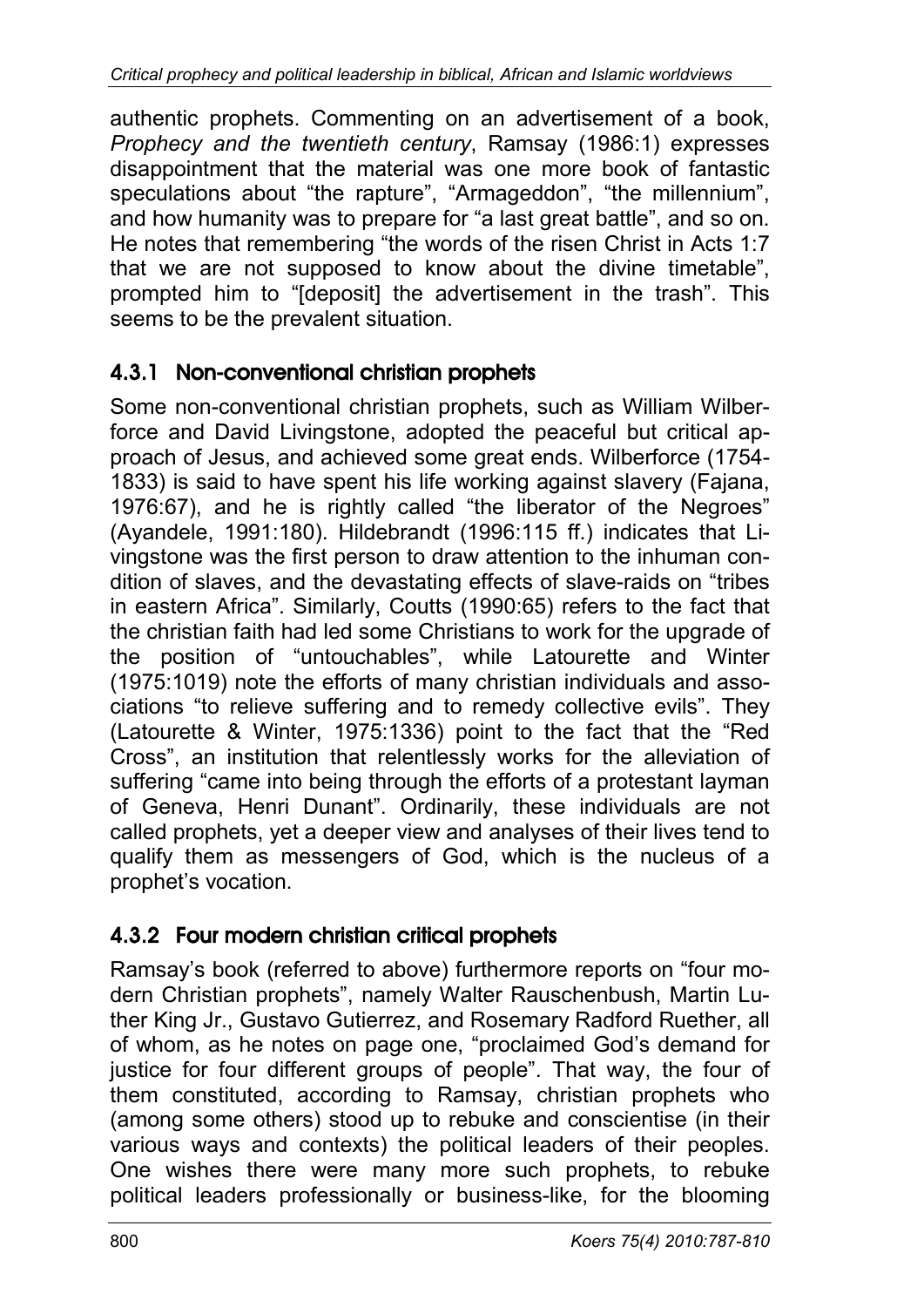fraud, exploitation of ordinary citizens, and general inhumanity of human beings to human beings that appear to pervade many contemporary societies, with particular reference to Africa.

#### 5. Prophecy, political leadership, and the church in **Africa**

Literature reveals that divinatory activities are rife in Africa. A christian missionary, Fuller (2001:82) notes:

Muslims do divination, sometimes with patterns drawn in the sand or diagrams as keys written in Arabic. Christians have used a Bible or cross and the name of God to do incantations and divination, although the Bible forbids divination.

Thus, although many churches do not reckon with divination, in an official manner, the situation is different with many African Christians as individuals, and some churches that originated one way or another in Africa. Awolalu and Dopamu (2005:327) report on some churches in Africa:

They claim to give oracles and perform miracles. Prophets among them give visions and interpret dreams. They use holywater, sacred oil, ashes, candles and incense to heal and to prevent diseases. The cross has acquired a power which is almost magical. They offer prayers with persuasive, evocative and emotive language.

Awolalu and Dopamu (2005:327) identify such churches as "Independent African Churches", and they include such names as "the Apostolic Church, the Church of the Lord, the Cherubim and Seraphim, and the Celestial Church of Christ". Of course, many Africans who do not belong to the listed churches are also involved in divinatory activities, particularly during times of crisis.

# 5.1 The imperative of critical prophecy in Africa

The foregoing notwithstanding, it would seem that the divinatory method of prophecy has not been applied to political leadership in Africa by Christians, at least not at any official level that is known of. Indeed, there are many (though not all) christian theologians who do not recognise divination as a prophetic method, even though it is the art and act of deciphering the will of God and deities. Such conservative scholars limit prophecy to the critical aspect only. Preus (2001:86), for instance, may not be conservative in other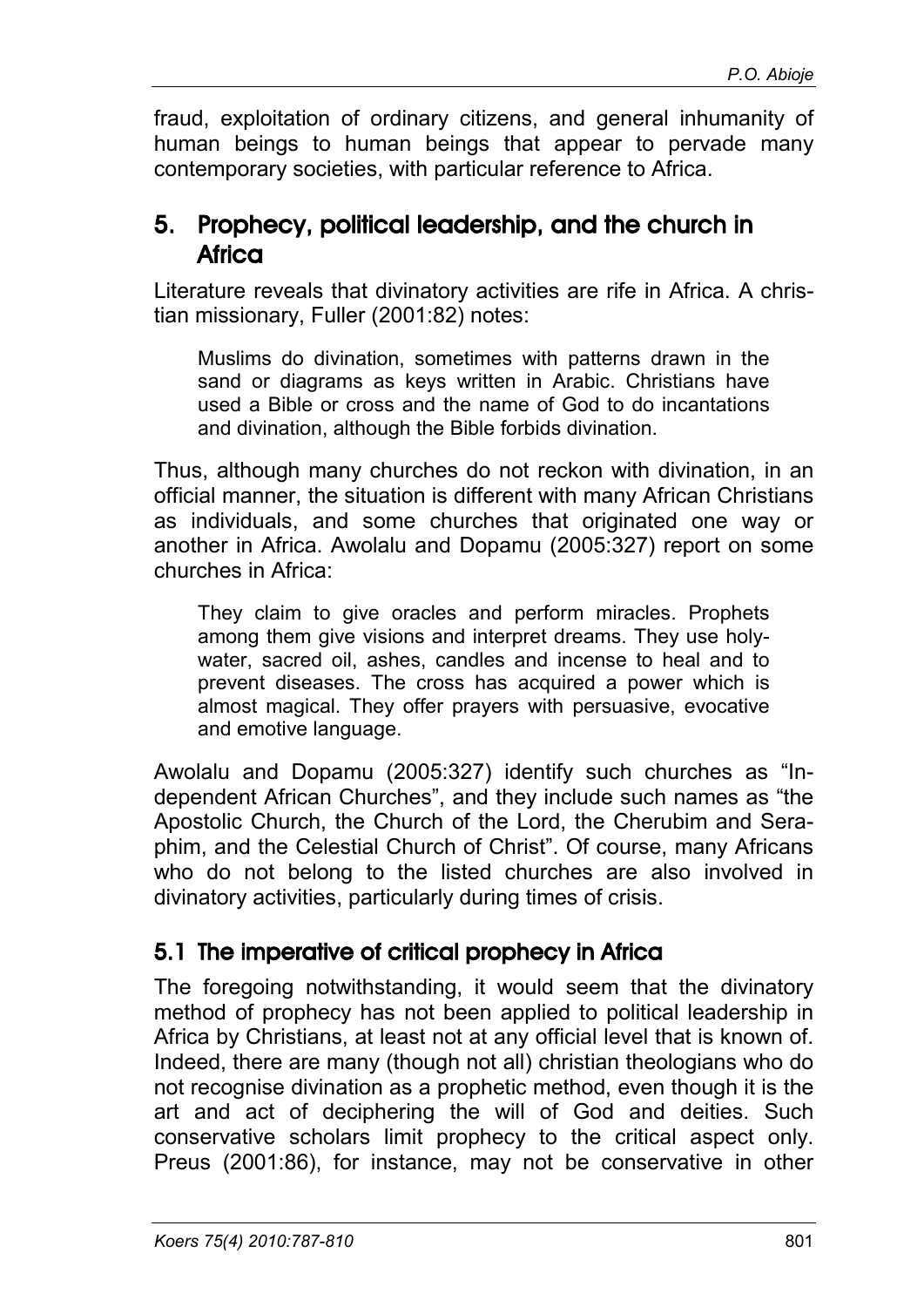respects, but as it pertains to the meaning of prophecy, he holds the following:

Generally speaking, prophecy interprets the spiritual meaning of present events, condemns wickedness, both open and hidden, and makes warnings or promises about what God is going to do within history. The prophets warn that the wrath of God is coming upon his own unfaithful, greedy, adulterous, and murderous people.

In point of fact, one would think that political leadership in Africa needs no more than prophets that conform with this definition presented by Preus. After all, religious plurality does not permit any particular religion the sole privilege of divining on who becomes a political leader. The real concern of this writer, therefore, is whether such prophets as described in Preus' definition are found in Christianity in Africa, and with what effects, spiritually and morally speaking.

# 5.1.1 African non-conventional Christian prophets

There seems to be no doubt that every African country has a number of christian prophets who, with or without a prophetic title, struggle for social justice, equity and charity. Ramsay (1986:91 ff.) observes that "in apartheid-ridden South Africa so many church leaders have spoken out on behalf of the oppressed that the white government there has had to arrest and imprison many". In specific terms, he notes that "the Nobel Peace Prize in 1984 went to an Anglican Bishop for his heroic stand for justice in that troubled country".**3** It stands to reason that there are African Christians who play the role of critical prophets without bearing the title.

# 5.1.2 Dearth of critical prophecy in African Christianity

It would certainly be desirable to have many christian leaders in Africa with the prophetic instinct and dexterity of Martin Luther King Junior and Archbishop Desmond Tutu. That is because, as Turaki (1997:19) notes, "human rights and its gross violation are testimonies against African Leadership". He laments further on page seventeen that "political leadership and political morality and ethics have been the major problems of African politics". The concern of this study is that there are not many christian prophets to rebuke

-

<sup>3</sup> Referring to Archbishop Desmond Tutu and apartheid South Africa.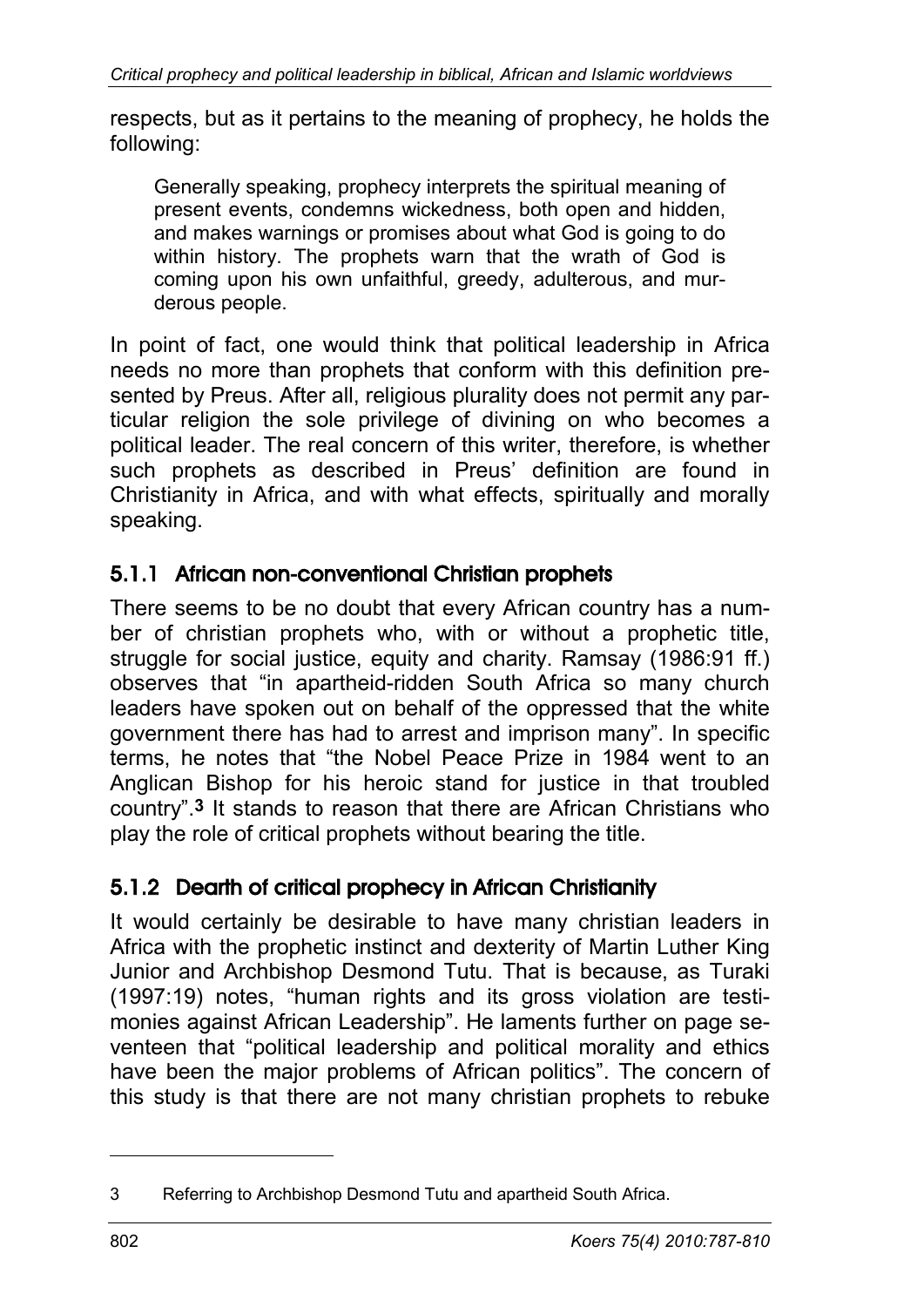erring African political leaders, decisively and frankly, as in the OT and ATR. The history of the prophetic movement in Africa is characterised by the burning of fetish objects and claims of casting out evil spirits. The life of William Wade Harris (a Liberian) who became a prophet after abandoning political activism, and started preaching and baptising converts, is a typical example (Beyer, 1998:8). Indeed, it cannot be said that the principles of critical prophecy have been sufficiently applied to Africa's socio-political and economic situation, overall. As Beyer (1998:20) points out, many churches avoid "reference to newspaper publications, or any matter of political nature, or one that affects government". That seems to be the prevalent christian approach in Africa, probably world over, generally speaking.

# 6. The Christian and Muslim domination of Africa

Beyond the foregoing, there is the realisation that christian prophets, even if they are many, may not be able to instil sanity into political leadership in Africa, without the collaboration of Muslims. There seems to be a consensus among many scholars that Christians and Muslims dominate socio-political and economic leadership in most countries in Africa. Oyeleye quotes an association, Islamic Women in Nigeria (IWN), as complaining about how political offices were shared lopsidedly between Christians and Muslims. In Oyeleye's (2007:13) words:

IWN condemned what it termed the prevailing sharing formula whereby the President is a Muslim, Vice President, a Christian, Senate President, a Christian, Deputy Senate President, a Christian, Speaker of the House of Representatives, a Christian, and her Deputy, a Muslim, making it a ratio two to four against the Muslim. They, however, proposed that in the interest of equity, fairness and justice, the key positions should be in the ratio of three to three namely, president a Muslim, vice-president, a Christian, Speaker, a Christian, and deputy Speaker, a Muslim.

Obviously, no consideration was given to ATR, since, like in most parts of Africa, it has been suppressed and marginalised, sociopolitically. Unfortunately, as Tasie (2003:1 ff,) notes, the Christians and Muslims who dominate the political scene

ride the religious ass, and manipulate it to suit their own purposes and agenda (often times hidden); and even when they cite the holy books and doctrines (whether it is in crusade, jihad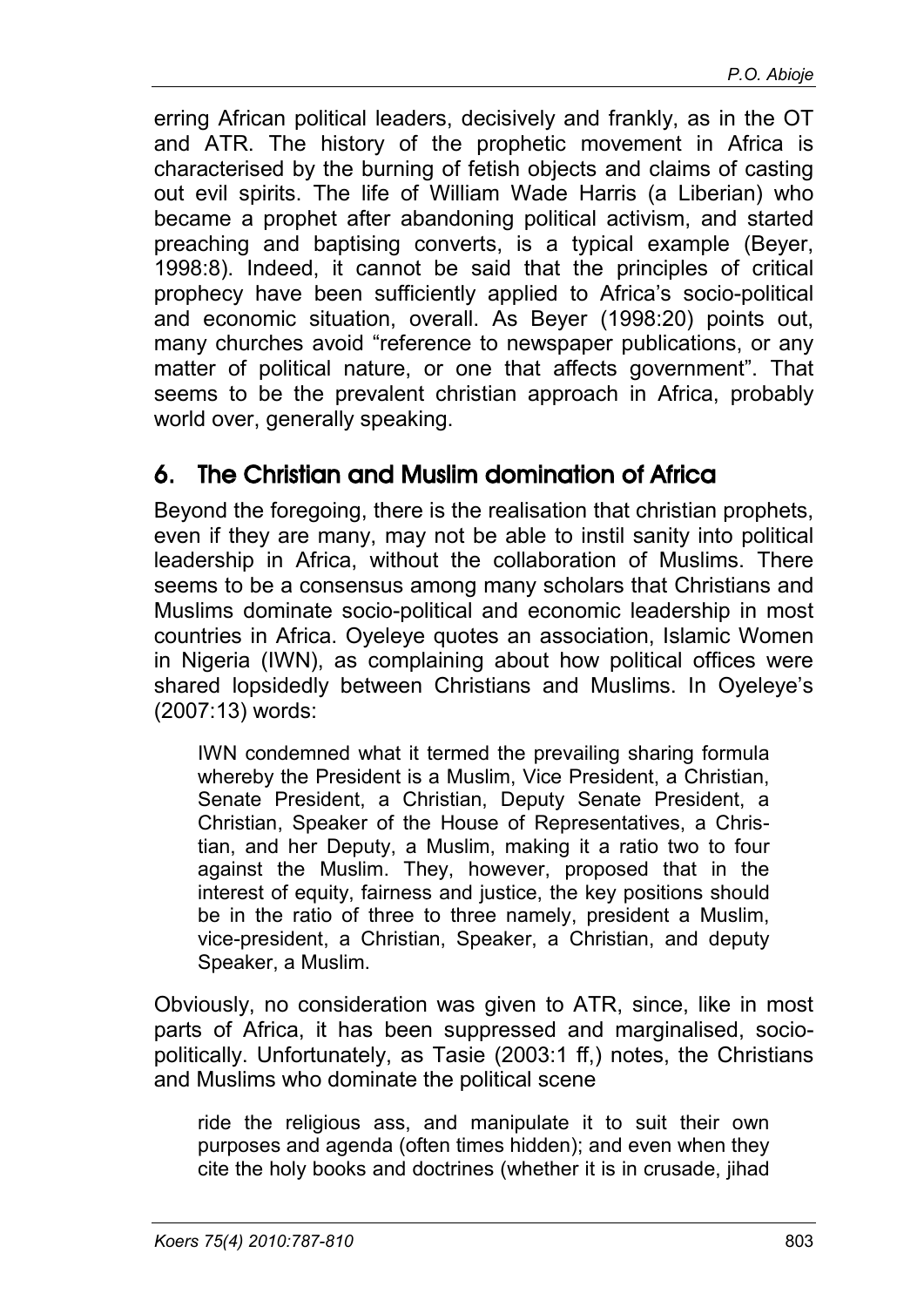or any other) as they often do, it is more often than not, manipulative.

This is the general assessment of the situation. In many churches and mosques, faith and miracle are emphasised to the extent that charity and compassion appear dead.

# 6.1 The Christo-lslamic prophetic origins

The foregoing sketches the need in Christianity and Islam for critical and corrective prophecy to be applied to political leadership in Africa. What is more, Shaikh (2006:70 ff.), an Islamic scholar, comments that (like Jesus) "Prophet Muhammed (SAAW) brought about a moral and intellectual revolution of unprecedented dimension", and "provided new systems of rights and responsibilities for the rulers and the ruled" (Shaikh, 2006:69). The concern here is that, socio-politically and economically speaking, the positive effects of the laudable teachings of Jesus and the Prophet are yet to be realised in many parts of Africa. Christians and Muslims would do well to speak prophetically for their divine Mentors.

# 6.1.1 Africa's development under Christianity and Islam

Both Christians and Muslims eulogise the holiness and the moral probity which they see in their respective divine leaders. They emphasise that the leaders lived, preached, and enjoined social justice, mercy, compassion, and charity. However, when we consider political leaders who claim to be Christians or Muslims, in whose hands are entrusted the resources and the socio-economic well-being of the peoples, it emerges that these virtues have not been applied to the running of private and public affairs in most African countries. It is hoped that critical prophecy, if adopted by Christians and Muslims, may fill the vacuum that is created by the marginalisation of ATR and its moral agents.

# 6.1.2 Prophecy as a common element in all religions

There seems to be no authentic religion without its prophetic organ. Every religion that is associated with the Supreme Being tends to have some socio-politically critical elements, even when the approaches may be different. In African context, critical prophetic message is sometimes given through some masquerades, while that may not apply in Christianity and Islam. What corresponds to the masquerade in the latter religions is when a priest, a pastor, or an imam delivers a prophetic message while in the appropriate regalia. However, the spiritual, ethical, and moral characteristics of the mes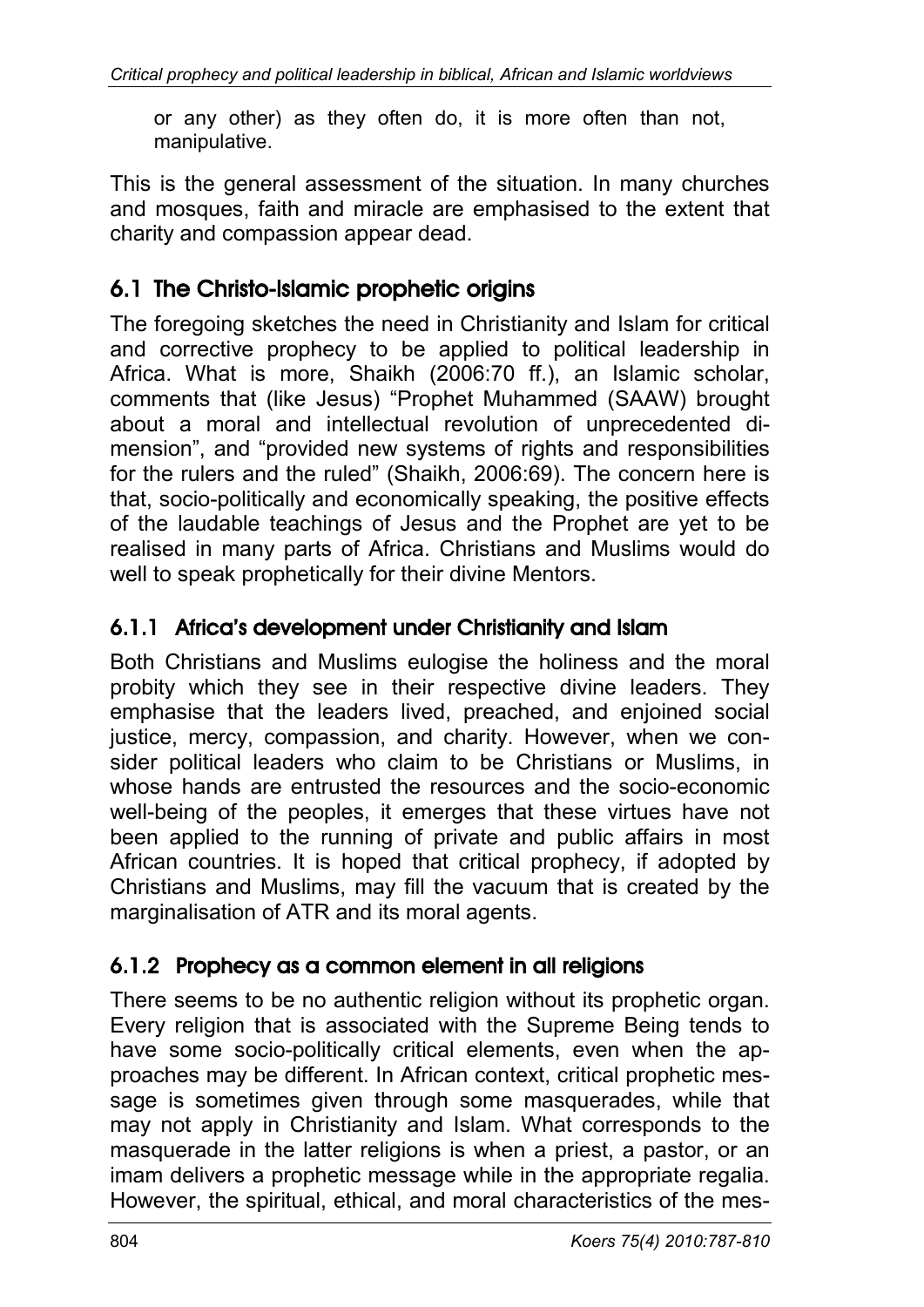sage are unmistakeably similar in promotion of human values, with particular reference to praising virtues and berating vices.

#### 6.1.3 Critical prophecy in a religiously pluralistic society

In a religiously pluralistic society, such as is prevalent in Africa, no prophet of any particular religion is expected to dictate who becomes the ruler or public officer. Every society is expected to have constitutional parameters to determine who becomes a public officer. However, all authentic prophets of God and his divinities are identified with speaking for justice and charity, as well as condemning vices, toward a humane society. As Onaiyekan (2007:22 ff.) notes, good persons from all walks of life share the basic laws of charity, honesty, fair play, concern for others, and peaceful coexistence. One cannot agree less.

# 7. The challenge of critical prophecy in Christendom

Historically, as noted by some scholars, such as Blenkinsopp (see above), the church had, to a large extent, abandoned its prophetic role over a period of many centuries. This neglect can be attributed to the taking up of an imperialistic and autocratic lifestyle by the church. Renwick and Harman (2002:51) remark:

With his growing power Constantino became more vain and self-complacent. He himself liked to be arrayed in splendid robes. It is not surprising, therefore, to find him presenting the bishop of Jerusalem with a set which vied in splendour with the best vestments of the pagan high priests. This is the first instance of the use of vestments in the Christian Church. The favours of the State, welcome as they were, tended to produce an arrogant spirit in the clergy.

Gradually but surely, the church allied itself with the Roman imperial authorities, and by the time separation became inevitable, it was difficult to distinguish between ecclesiastical and societal governments. Dulles (1978:39) notes that on the very eve of the Second Vatican Council, which was held from 1962-1965, Abbot B.C. Buttler wrote a book emphasising that "according to Roman Catholics the Church is essentially a single concrete historical society, having a constitution, a set of rules, a governing body, and a set of actual members who accept this constitution and these rules as binding on them". Of course, most churches are organised and structured as institutions that discipline and sanction disobedient, wayward or "heretical" members.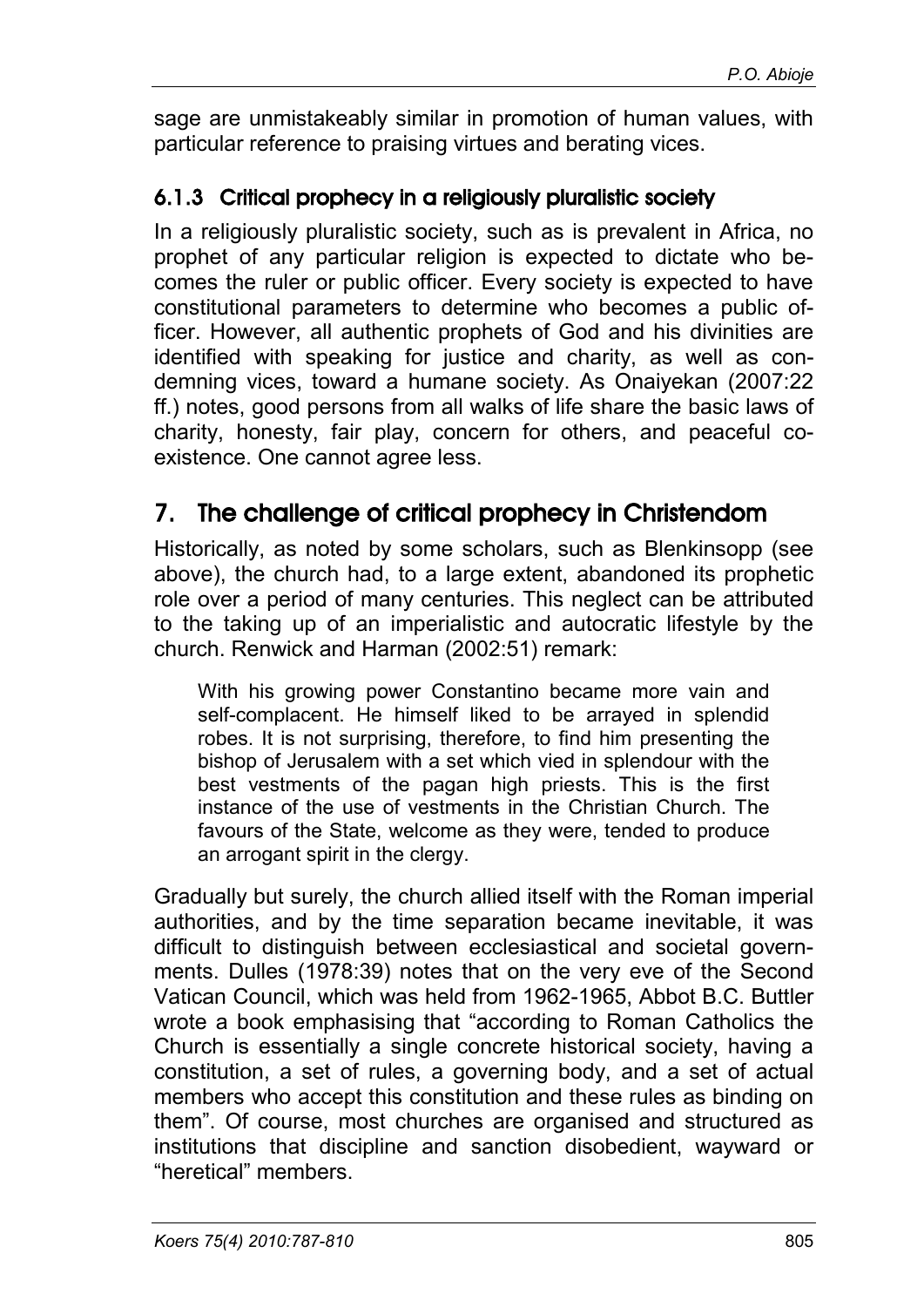# 7.1 The alleged ecclesiastical abandonment of Jesus

Since the church assumed the autocratic nature of imperial Rome, it tended to adopt similar measures, such as the persecution of socalled heretics, the inquisition, which included the burning of opponents, and wars, principally, the crusades. Yet, as Crossan (2007:4) reminds us, Jesus was "against Rome, then and now". Crossan could imagine hearing Jesus say to Pilate: "Your soldiers hold me, Pilate, but my companions will not attack you even to save me from death", and. "your Roman Empire, Pilate, is based on the injustice of violence, but my divine kingdom is based on the justice of nonviolence". Yet, upon its assumption of imperialism, the church tended to abandon the peaceful and nonviolent nature of Jesus. Beyond that, it started to persecute prophetic voices, such as Martin Luther, who kicked against simony, with particular reference to the indulgence that was designed to extort money from the laity. Schreck (1995:69) writes:

Indulgences were granted by the Church as a pledge of freedom from the effect of sin (i.e., punishment in purgatory) after a person died. Indulgences were supposed to be granted in recognition of a person's prayer or good works, but toward the end of the middle Ages, they were peddled like merchandise. The Dominican indulgence-seller Tetzel, who sparked Luther's protest against the Church, was reported to have chanted, 'as soon as a coin in the coffer rings, another soul to heaven springs'.

It would seem, fundamentally, that as long as the church or a church maintains an institutional structure and posture, it may never be as prophetic as it should be, since most institutions tend to strive to survive financially, and maintain their doctrines and laws with sanction. Allison (1994:38) documents "the inevitable provocations of institutional corruption" and its effects on the practice of Christianity. Another theologian, Dube (2003:53 ff.), expresses the conviction that for a Christian to live up to the prophetic vocation, he/she may have to be subversive as Jesus was in relation to the Jewish and Roman religio-political authorities. As she notes, Jesus should be emulated when He:

questioned oppressive scriptures: if there are any scriptures used by church leaders and other believers to perpetuate the oppression of God's people, we are free to ask them, "Is it lawful to save life or to destroy it?";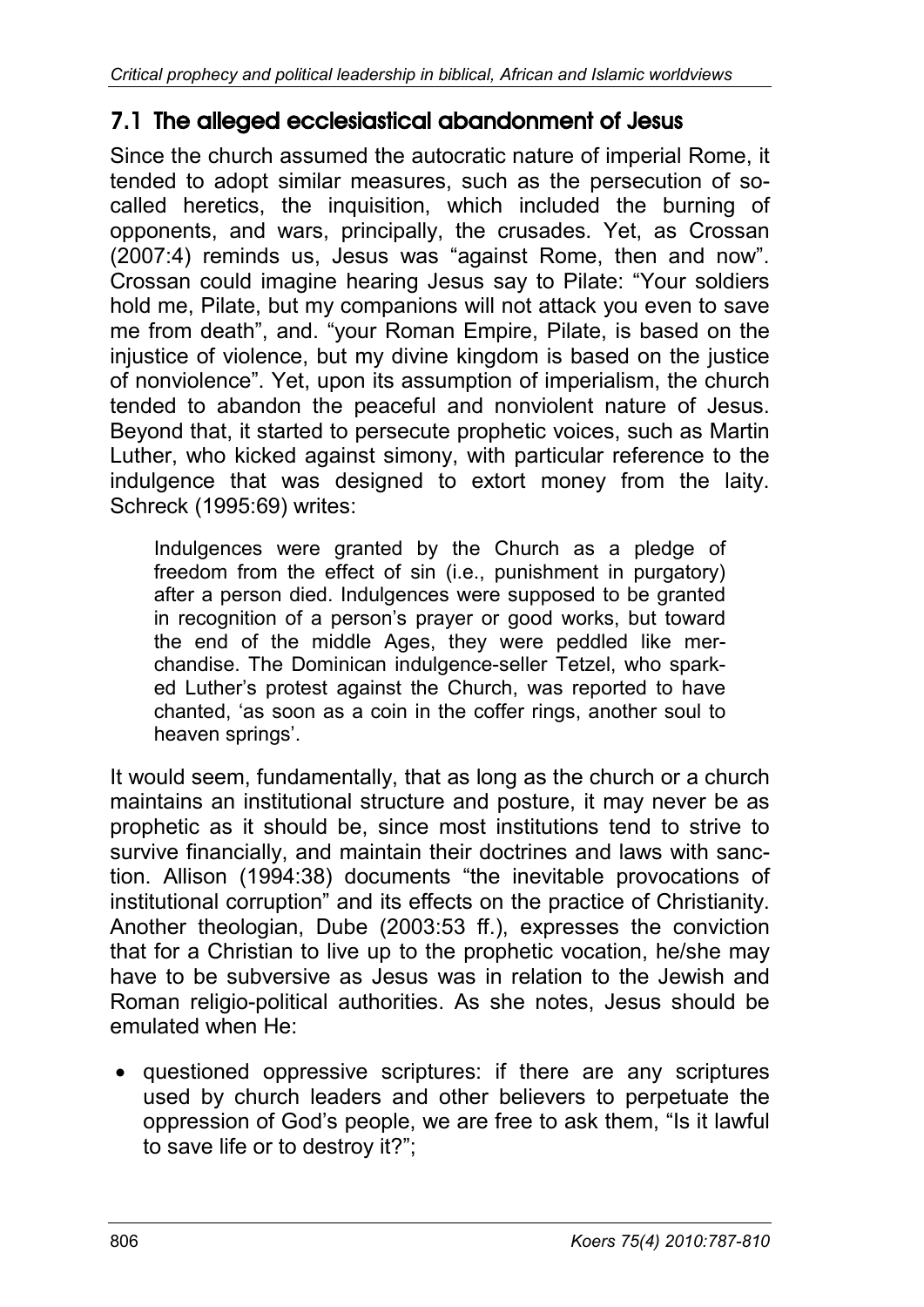- openly contested oppressive leaders: if our religious leaders and institutions give us policies and traditions that hinder our fight, we should be free to criticise these policies as oppressive and ungodly;
- was not afraid of the imperial rulers of his time.

That seems to be the heart of the matter for whoever is willing to take the critical prophetic path. As Jesus predicted: "If they persecuted me, they will persecute you too." (John 15:20.) One may end this with the Yoruba adage that reminds us that truth tellers are rarely accommodated.

#### 7.1.1 Fear of the church as an institution

The first challenge to a christian prophet, therefore, may be the readiness to face the possible wrath of the church, in certain circumstances. The second challenge may be the political powers that be. Ramsay (1986:82) quotes Walter Rauschenbusch as stating that the crucifixion of Jesus was "a political assassination on the cross of collective apostasy by the political and religious institutions that claim authority over our lives". That seems to be what happened to the assassinated Archbishop Oscar Romero of San Salvador, when, as Brockman (1994:754-756) notes, he lost favour with the government, the majority of his fellow bishops, the papal nuncio, and apparently, "the Pope and his Curia", for his passionate opposition to the oppression and exploitation of ordinary compatriots. The impression is thus created that there is a church-state collusion against common people. In my experience in Nigeria, the situation is not different in comparison with Muslims and the state.

# 7.1.2 The price of being a critical prophet

Based on the foregoing, one would think it goes without saying that whoever cannot do without the patronage or favour of the church and partisan politicians; and whoever cannot endure persecution, may never be a critical prophet, as enjoined by biblical and African traditions. Yet, there seems to be no doubt that Africa needs such prophets for conscientisation and rebuke, with particular reference to political leaders who control both the human and material resources that can be harnessed for the development of the continent.

# 8. Conclusion

This study found that unlike Judaism and ATR, Christianity rarely applies its critical prophetic element to conscientise political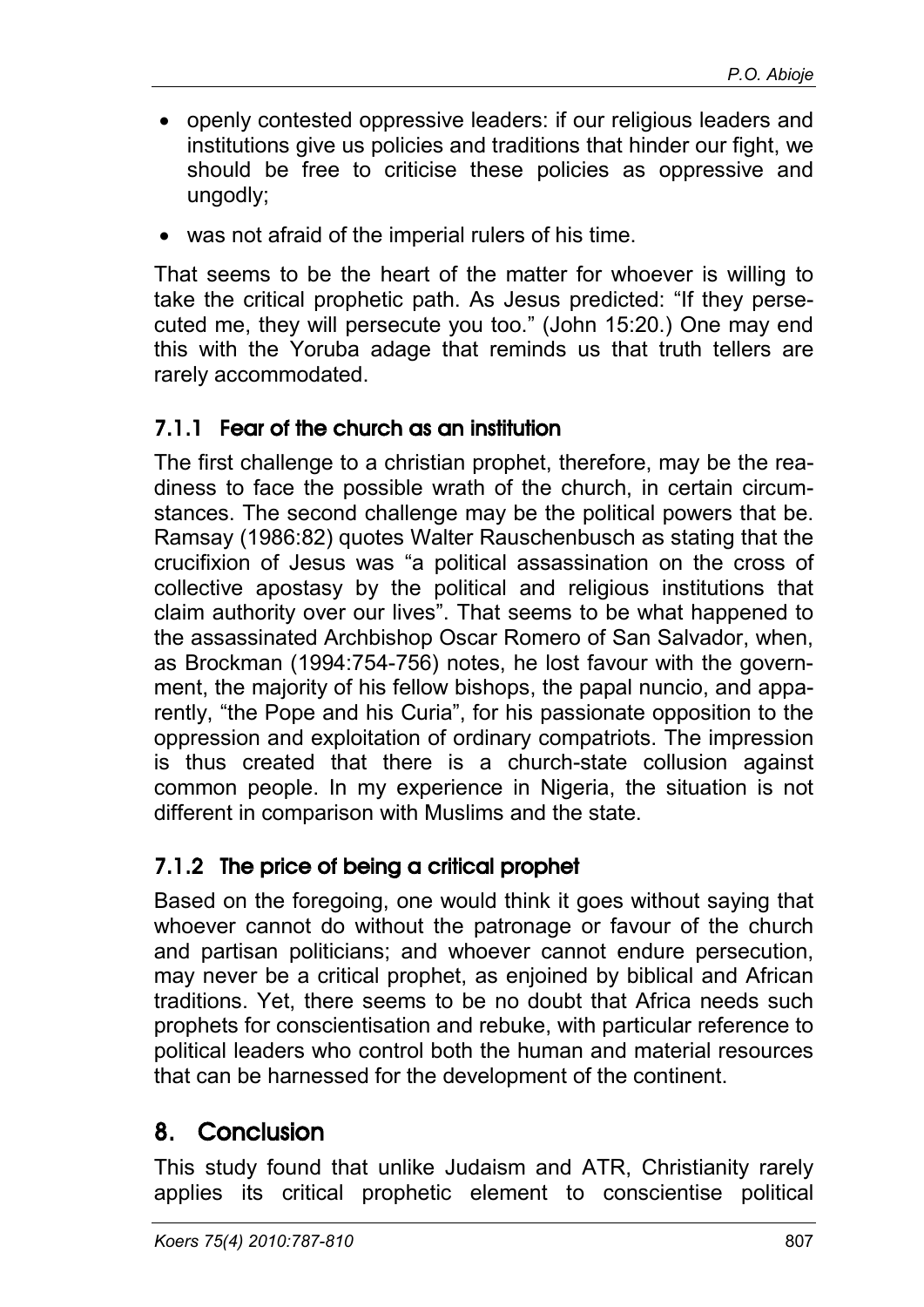leadership, ecclesiastically speaking. However, some heroes such as Walter Rauschenbusch, Martin Luther King, Jr., Gustavo Gutierrez, Rosemary Radford Ruether, Archbishop Oscar Romero, and Archbishop Desmond Tutu, are noted as evidence of exceptional individual cases. It was discovered that a person can be intimidated and scared away from embracing or persevering in critical prophecy, without courage and determination that is borne out of solid faith, to face persecution as fore-warned by Jesus. I raise the issue of the need for both christian and muslim leaders to deploy critical prophecy to engender good political leadership in Africa, since both Christianity and Islam dominate most African societies. Some scholars are quoted as holding that the two religions are not promoting public morality enough, with particular reference to political leadership, bribery and corruption, poverty and under-development in Africa. The author's recommendation is the adoption of critical prophecy by both Christians and Muslims, in order to promote social justice, equity, and charity. The findings of this study indicate the imperative of reviving the religious culture of reprimanding and lampooning tyrannical and exploitative rulers.

#### **List of references**

- ABE, G.O. 2004. Yahwism tradition vis-a-vis African culture: the Nigerian milieu. Akungba-Akoko: Adekunle Ajasin University. (Inaugural lecture, series 1.)
- ALLISON, C.F. 1994. The cruelty of heresy: an affirmation of christian orthodoxy. London: Society for Promoting Christian Knowledge.

ANON. 2009. Editorial. *The Punch*: 14, 6 Oct.

- AWOLALU, J.O. & DOPAMU, P.A. 2005. West African traditional religion. Lagos: Macmillan.
- AYANDELE, E.A. 1991. The missionary impact on modern Nigeria, 1842-1914. London: Longman.
- BERNHEIM, M. & BERNHEIM, E. 1968. From bush to city: a look at the new Africa. New York: Brace & World.
- BEYER, E. 1998. New christian movement in West Africa. Ibadan: Sefer.
- BLENKINSOPP, J. 1996. A history of prophecy in Israel. (Revised and enlarged ed.). Kentucky: Westminster John Knox.
- BOADT, L. 1984. Reading the Old Testament: an introduction. New York: Paulist Press.
- BROCKMAN, J. 1994. Romero, Oscar Arnufo (1917-1980). (*In* Glazier, M. & HELLWIG, M.K., *eds*. The Modern Catholic Encyclopedia. Minnesota: The Liturgical Press. p. 754-756.)
- CARROL, R.P. 1991. Wolf in the sheepfold: the Bible as a problem for Christianity. London: SPCK.

#### **CATECHISM**

*see* THE CATECHISM OF THE CATHOLIC CHURCH

CATOIR, J.T. 1999. World religions: beliefs behind today's headlines. New York: Alba House.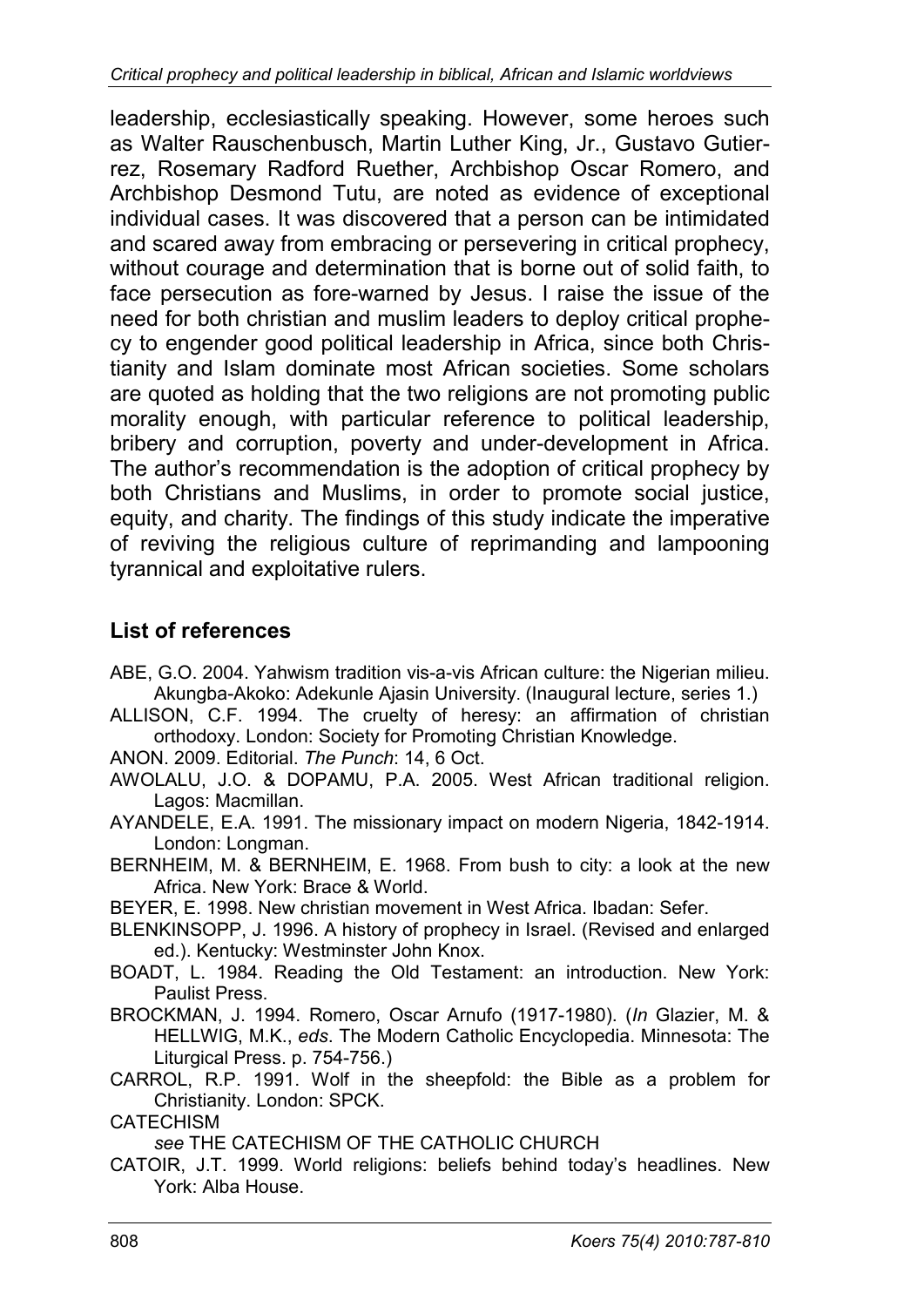CONN, H.M. 1998. Liberation theology. (*In* Ferguson, S.B., Wright, D.F. & Packer, J.I., *eds*. New Dictionary of Theology. Leicester: InterVarsity. p. 387-391.)

COUTTS, J. 1990. Our faith and theirs. London: Challenge Books.

- CROSSAN, J.D. 2007. God and empire: Jesus against Rome, then and now. SanFrancisco: Harper.
- DUBE, M.W. 2003. The prophetic method in the New Testament. (*In* Dube, M.W., *ed*. HIV/AIDS and the curriculum: methods of interpreting HIV/AIDS in theological programmes. Geneva: World Council of Churches. p. 43- 58.)

DULLES, A. 1978. Models of the church. New York: Image Books.

DZURGBA, A. 2006. Poverty in Africa today: a sociological perspective. (*In* Adelugba, D., Izevbaye, D. & Ifie, J.E., *eds*. Wole Soyinka at 70: festschfirt. Lagos: Dat & Partners Logistics. p. 733-768.)

ELLIS, P.F. 1963. The men and the message of the Old Testament. Minnesota: The Liturgical Press.

FADIPE, N.A. 1978. The sociology of the Yoruba. Ibadan: Ibadan University Press.

- FAJANA, A. 1976. Nigeria and her neighbours. Book one. Lagos: African Universities Press.
- FULLER, L. 2001. A missionary handbook on African traditional religion. Bukuru: Africa Christian Textbooks.
- GIRIGIRI, B.K. 2006. Nigerian heritage: a historical and socio-cultural conceptualization. (*In* Anikpo, M.O.C. & Atemie, J.D., *eds*. Nigerian sociocultural heritage. Port Harcourt: Amethyst & Colleagues. p. 14-29.)
- HÄRING, B. 1979. Free and faithful in Christ: moral theology for priests and laity. Vol. 2: The truth will set you free. Middlegreen: St. Paul publications.
- HILDEBRANDT, J. 1996. History of the church in Africa: a survey. Achimota: Africa Christian Press.
- IDOWU, E.B. 1996. Olodumare: God in Yoruba belief. Lagos: Longman.

IYEKOLO, E.B. 2006. The peoples of Okunland. Lagos: Concept Publications.

- LATOURETTE, K.S., & WINTER, R.D. 1975. A history of Christianity. Vol. 2: Reformation to the present. New York: Harper & Row.
- MADUBUIKE, S. 2006. Culture: the Igbo gerontocracy of social control. (*In* Adelugba, D., Izevbaye, D. & Ifié, J.E., *eds*. Wole Soyinka at 70: festschrift. Lagos: Dat & Partners Logistics. p. 769-793.)
- OLUKOSHI, A. & NYAMNJOH, F.B. 2007. Editorial. *Codesria bulletin*, (3 & 4):1- 3.

ONAIYEKAN, J.O. 2007. The Nigerian Christian in politics: notes for a talk. Abuja: Full Gospel Business Men's Fellowship International.

OYELEYE, B. 2007. Group challenges: Yar'Adua on appointments. *The Nation, Lagos*: 13, 22 Jun.

PARRINDER, G. 1975. African traditional religion. London: Sheldon.

- PESCHKE, C.H. 1981. Christian ethics. Vol. 2: A presentation of special moral theology in the light of Vatican II. Dublin: Goodlife Neale.
- PREUS, J. 2001. Reading the Bible through Christ: an introduction to exegesis and interpretation. Bukuru: African Christian Textbooks (ACTS) & TCNN.
- RAMSAY, W.M. 1986. Four modern prophets: Walter Rauschenbush, Martin Luther King, Jr., Gustavo Gutierrez, Rosemary Radford Ruether. Louisville: John Knox.